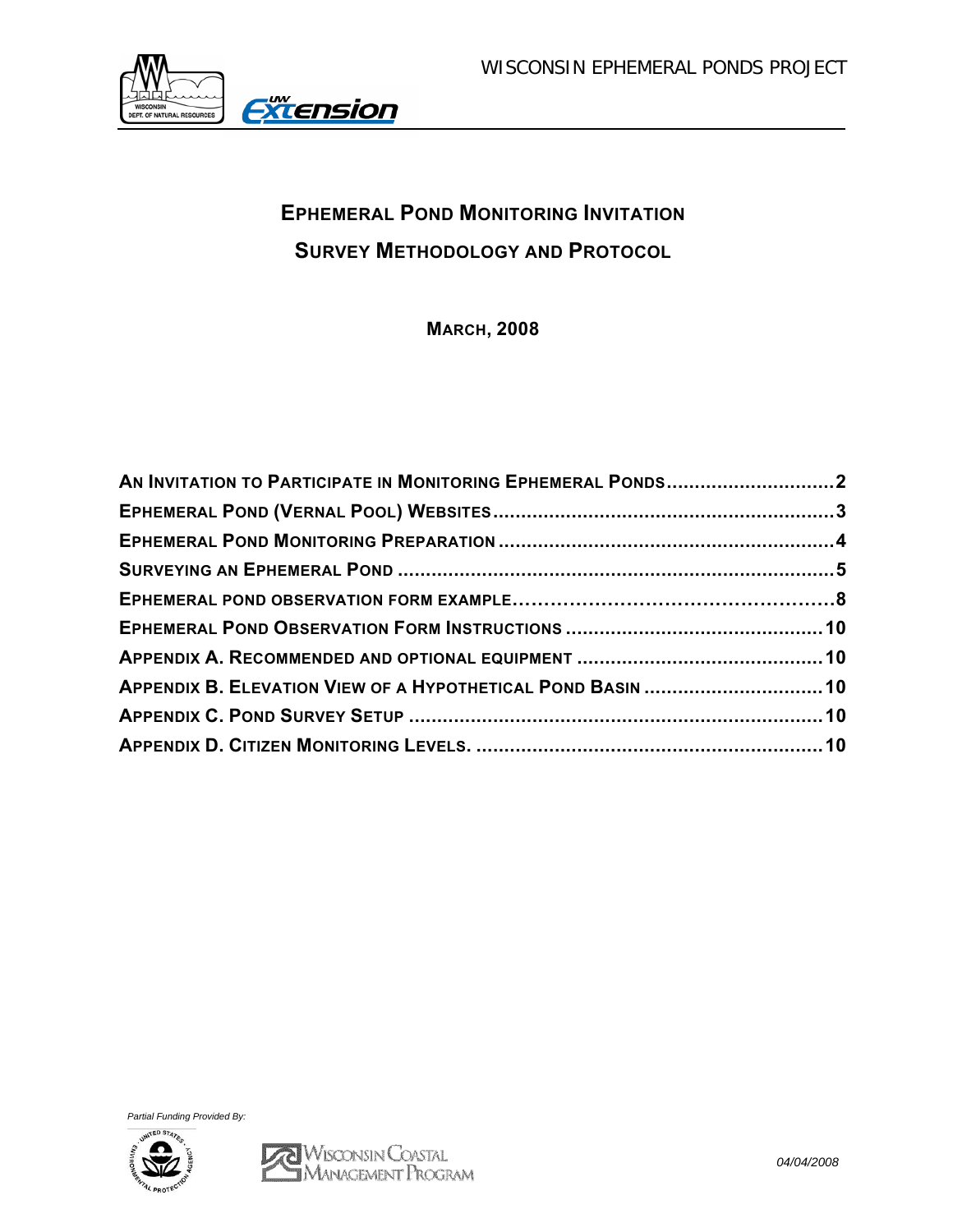

# **An Invitation to Participate in Monitoring Ephemeral Ponds**

The **W**isconsin **E**phemeral **P**onds **P**roject **(WEPP)** was initiated in the spring of 2006 through the collective efforts of individuals from government, the University of Wisconsin, non-profit organizations, and others committed to wetland conservation. A goal of this project is to collect information about the location and status of ephemeral ponds as habitat for amphibians and other wildlife in order to help protect this poorly understood ecological community type for future generations. Ephemeral ponds are isolated wetlands that temporarily hold water during spring and early summer after snow-melt or heavy rains but dry up by mid to late summer or early fall. They generally lack a connection with permanent streams and waterways. In other words, they have no inlets or outlets. They are typically free of breeding fish, but provide a unique and vital breeding habitat for specialized amphibians and invertebrates, as well as a variety of wetland plant species. For additional information on the geography and ecology of ephemeral ponds, which are also known as vernal or seasonal pools, please explore the internet websites listed on the back of this page.

**WEPP** is seeking assistance from groups and individuals to locate, map, and inventory Wisconsin's difficult-to-find ephemeral ponds. Groups such as nature centers, schools, colleges, and conservation organizations are invited to participate as Ephemeral Pond Partners by including the WEPP Citizen Monitoring methods within their programs. WEPP also welcomes individual Citizen Monitors who will be matched with a local group if needed for additional support. As a volunteer in the network you will be asked to collect information at sites WEPP coordinators have mapped as "potential ephemeral ponds and also for areas you suspect to be ephemeral ponds using the broad definition of an ephemeral pond listed above.

**I**nformation that you collect will allow WEPP Coordinators to better identify and understand this important wetland habitat type in southeast Wisconsin. In the future the hope is to expand the WEPP monitoring network to other parts of the state. The type of information you will be asked to collect is presented in the example pond monitoring survey form (pages 8-9) and described in detail in the instructions section (pages 10-22)

**For information on becoming an Ephemeral Pond Partner or Citizen Monitor for the Ephemeral Pond Monitoring Network, please contact Gail Epping Overholt, WEPP Volunteer Coordinator: (414) 290-2434.** 

**For general questions about the Wisconsin Ephemeral Pond Project please contact Tom Bernthal, WEPP Project Manager, WDNR, P.O. Box 7921, 101 South Webster Street, Madison, WI 53707, Phone: (608) 266-3033**.

*Partial Funding Provided By:* 



Wiseensin Coastai.<br>Management Program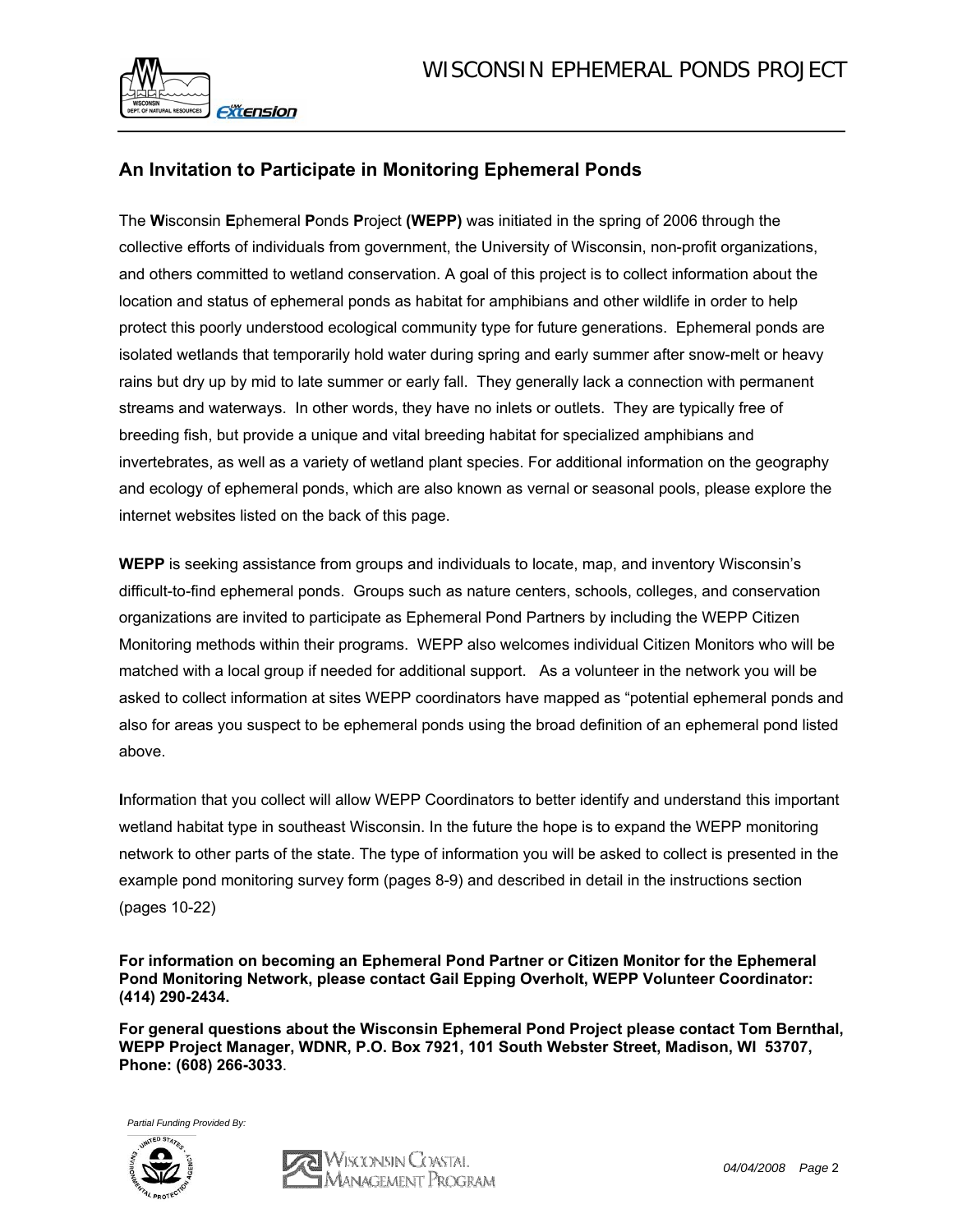# **Ephemeral Pond and Vernal Pool Websites**

**T**he following list of websites provides links to federal, state, and non-profit organizations involved in the study of ephemeral ponds. This list is far from exhaustive! Please refer to these to acquire a better understanding of the occurrence of ephemeral ponds across North America, and for information aiding the identification of the plants and wildlife that benefit from these ecologically important wetlands. Please go to the Wisconsin's Citizen-based Water Monitoring Network and the Wisconsin Wetlands Association websites to learn more about participating as a citizen monitor for ephemeral ponds, their ecology and how to help protect them.

### **Wisconsin's Citizen-based Water Monitoring Network:**

http://watermonitoring.uwex.edu/level3/WIephemeral.htm

**Wisconsin Wetlands Association:** http://www.wisconsinwetlands.org/SeasonalBasin.htm

### **Federal Agencies:**

USDA Forest Service – Ecology of Woodland Vernal Pools http://www.fs.fed.us/ne/amherst/projects/vernal.html

US Environmental Protection Agency (EPA) – Vernal Pool Indicators http://www.epa.gov/bioiweb1/html/vernal\_pool\_indicators.html

US Geological Survey (USGS) – Amphibian Research and Monitoring Initiative (ARMI) http://armi.usgs.gov/

### **State Agencies:**

Massachusetts Division of Fisheries and Wildlife – Vernal Pools http://www.mass.gov/dfwele/dfw/nhesp/vernal\_pools/vernal\_pools.htm

New Jersey Division of Fish and Wildlife – New Jersey's Vernal Pools http://www.state.nj.us/dep/fgw/ensp/vernalpool.htm

Virginia's Vernal Pools – Seasons in the Life of Vernal Pools http://www.lynchburgbiz.com/virginiasvernalpools/index.html

Wisconsin Department of Natural Resources – Natural Communities of Wisconsin http://dnr.wi.gov/org/land/er/communities

### **Non-profit Organizations:**

California Vernal Pools – A Collection of Information and Resources http://www.vernalpools.org/non-california.htm

Ohio Vernal Pool Partnership http://www.ovpp.org/

Ontario Vernal Pool Association http://www.ontariovernalpools.org/

Vernal Pool Association http://www.vernalpool.org/vernal\_1.htm

*Partial Funding Provided By:* 



Miklinsin Coastal<br>A Management Program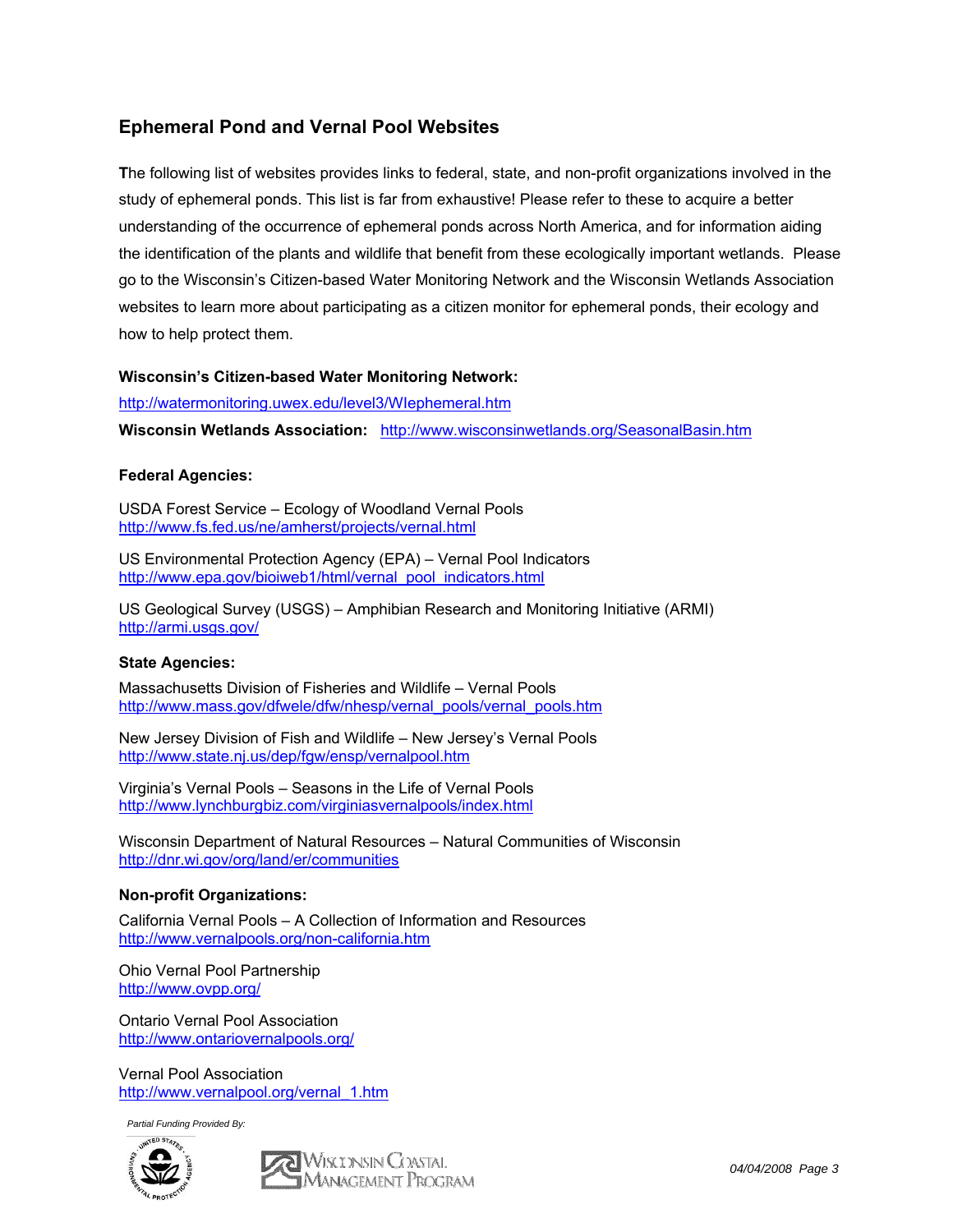# **Ephemeral Pond Monitoring Preparation**

To successfully conduct an ephemeral pond survey, you need to be well organized before you head to the field. Be sure to consider your safety, and what steps you will need follow to conduct the survey. The following check-list of items to consider prior to conducting an ephemeral pond survey should help make your survey successful:

# *I. When to Survey*

A minimum of three surveys should be conducted for any mapped site that has NOT been ruled out as a potential ephemeral pond (PEP). Additional surveys are useful especially to determine more precisely when the ponds dry and to make additional plant and animal observations.

Table 1 lists guidelines for when to conduct surveys. These guidelines present four seasonal periods in which to distribute site surveys across the growing season. The first three are related to the timing of when different species of amphibians are most easily observed or detected. Plan to schedule the first survey during early spring, the second during late spring, and the  $3<sup>rd</sup>$  during summer. A fourth survey may be helpful during late summer or early fall if the pond still has water during the third visit.

For any site, if the 1st survey period is missed, you can still conduct surveys during any of the later periods. Meeting the 'minimum water temperature' guidelines increase the likelihood of detecting frogs and toads by their calls rather than relying only on visual observation. Note: Water temperature changes much more slowly than air temperature, so after a few warm days the water temperature in the pond may exceed the minimum in Table 1 even if the air temperature doesn't.

| <b>Survey Period</b>                      | Range of Dates      | Minimum Water<br>Temperature | Purpose                                                                    |
|-------------------------------------------|---------------------|------------------------------|----------------------------------------------------------------------------|
| Early Spring                              | April $1 - 30$      | $50^{\circ}$ F               | Document adult salamander and fairy<br>shrimp occurrence, maximum depth    |
| Late Spring                               | May $20 -$ June $5$ | $60^{\circ}$ F               | Document amphibian and invertebrate<br>occurrence, hydrology               |
| Summer                                    | July $1 - 15$       |                              | Document amphibian and invertebrate<br>occurrence, hydrology, canopy cover |
| August —<br>Late Summer/Fall<br>September |                     | No minimum                   | Document hydrology, basin condition                                        |

### Table 1. Survey Period Guidelines

Ideally, the season's first survey should occur at the spring thaw when adult salamanders are migrating to ponds for breeding. Peak conditions generally coincide with first warm spring rains that occur after the ground has thawed and the edges of most ponds contain melted ice-water or the pond is entirely open. A local nature center in your area can provide advice on when these conditions are expected to occur during a particular year.

# *II. Before departing for site (i.e., at nature center, home, or other location)*

- **A.** Assemble necessary equipment, forms and notebooks
- **B.** Acquire maps/directions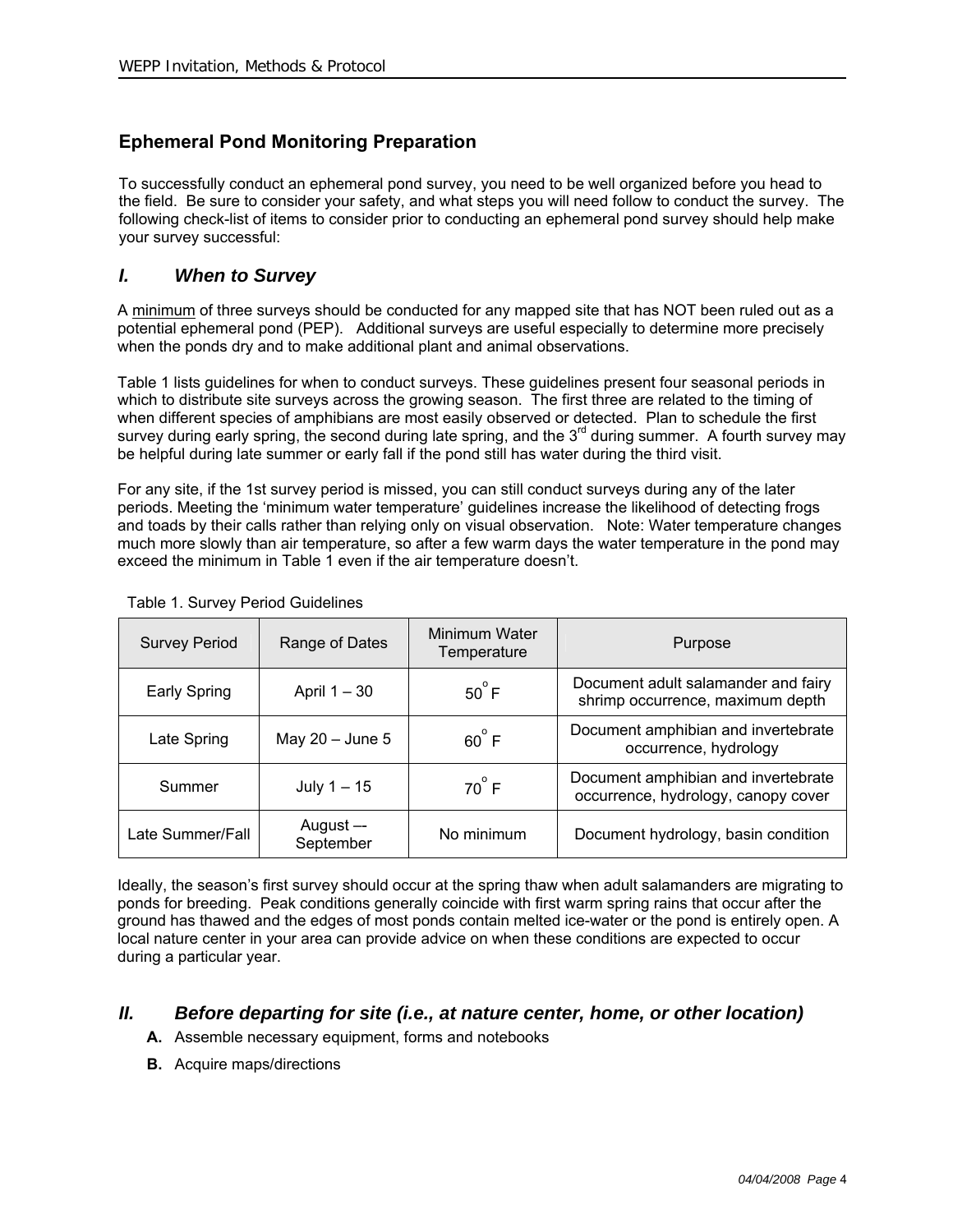- **C.** Obtain permission from landowner(s) to access the ephemeral pond site(s) where you will conduct the survey
- **D.** Inform someone else of your field work schedule and location

## *III. In parking area or place to begin hike into pond*

- **A.** Evaluate your personal safety prior to approaching the pond area. Consider:
	- **1.** Weather (lightening, flash floods, high winds)
	- **2.** Orientation; provide a description of route, destination, and time on car dash
	- **3.** Human-use activities (e.g., hunting, logging, other activity that may hamper the survey)
	- **4.** Personal health (i.e., is your health limiting in any way?)
- **B.** Prepare all necessary equipment and forms prior to approaching the pond area.
	- **1.** Fill in date, location, observers, pond ID
	- **2.** Make compass and map(s) or photo of area easily accessible
	- **3.** Calibrate electronic meters, activate GPS and fix vehicle waypoint, confirm good batteries
	- **4.** Protect equipment and form from the weather
	- **5.** Clean equipment after each survey at site/parking area (to help minimize spread of invasive species)
- **C.** If multiple people are involved, identify a team leader and delegate survey tasks/responsibilities to individuals/teams.

## **Surveying an Ephemeral Pond**

### *I. En route to pond after leaving vehicle*

- **A.** Initial Survey:
	- **1.** Once you are within about a football field's length (~300 m) from the pond, move quietly and slowly while frequently stopping to scan for animals, plants, and land-use changes associated with the pond. Use binoculars to make these observations from a distance if you have them available.
	- **2.** Listen for sounds of birds, frogs, and mammals coming from the pond area
	- **3.** Record your observations on the data form or in a field book

### *II. On arriving at the pond edge*

- **A.** Assemble your group and equipment in secure area near pond edge
	- **1.** Avoid hazardous settings (e.g., under dead overhangs or poison ivy patch)
	- **2.** Avoid areas prone to erosion
	- **3.** Avoid areas representing potential rare flora or animal use
- **B.** Re-evaluate initial plan to ensure the safety of team members and success of the survey.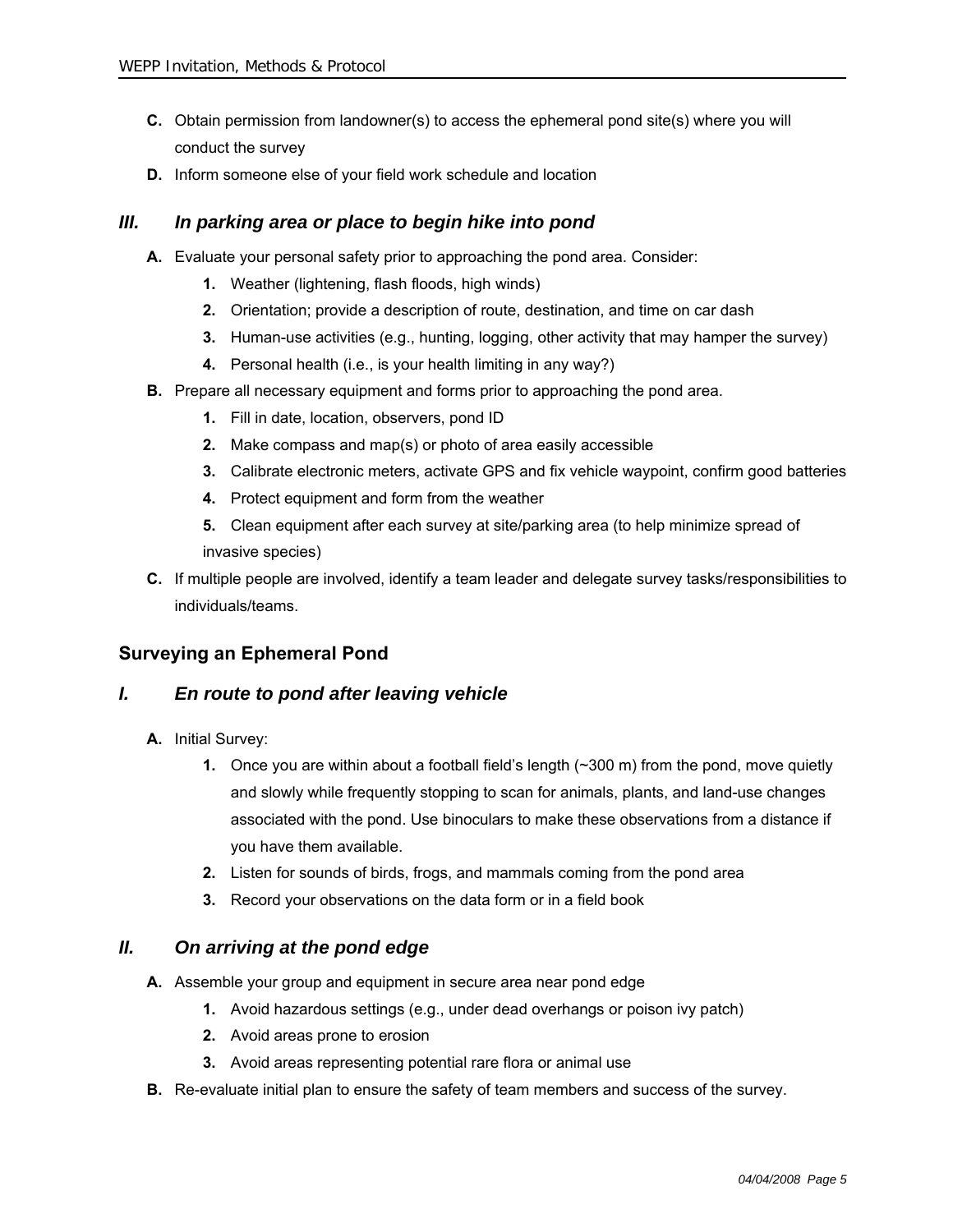- **1.** Re-assign tasks/responsibilities if necessary
- **2.** Abandon survey if necessary (e.g., unsafe human activities nearby, weather change, presence of breeding threatened or endangered bird species)

# *III. Conducting the Pond Survey*

Ephemeral ponds are fragile environments. Many amphibians and invertebrates are very sensitive to the effects of disturbance to water and/or the vegetation surrounding/within the pond. When conducting survey work in the pond, PLEASE walk very carefully to minimize the amount of disturbance to sediments and vegetation. Always watch ahead in the water so you don't disturb amphibian adults or their eggs or emerging aquatic invertebrates, which are often attached to vegetation just above or below the water's surface. Pets should not be allowed to enter the pond basin or walk along its edge, which is the most sensitive area. Note: The "basin" of the pond is the entire depression that the pond could fill when the water level is highest. The basin may extend beyond the ponded area, depending on the level of water at the time of your survey.

- **1)** Complete terrestrial component of survey
	- $\checkmark$  Assess weather conditions and time
	- $\checkmark$  Develop a pond sketch, including describing land-cover and disturbance
- **2)** Complete amphibian and macroinvertebrate survey
	- $\checkmark$  Search pond areas for amphibian evidence
	- $\checkmark$  Search substrate, open water and vegetated areas for macroinvertebrates
- **3)** Monitor water quality
	- $\checkmark$  Collect surface and bottom water temperature
	- $\checkmark$  Collect pH, Dissolved Oxygen (DO), and conductivity measures (optional)
	- $\checkmark$  Assess water color and clarity
- **4)** Record basic structural features
	- $\checkmark$  Measure current maximum water depth within the basin or, if the pond is dry, assess substrate moisture
	- $\checkmark$  Measure width and depth of basin at high-water mark
	- $\checkmark$  Assess % canopy cover and % cover of water vs. exposed bottom
	- $\checkmark$  Determine if the pond is connected to other wetlands and/or streams
- **5)** Complete plant community/basin structure assessment
	- $\checkmark$  Determine dominant plant species (if possible) and the plant community within the basin
	- $\checkmark$  Determine the percent cover of each plant community type
	- $\checkmark$  Describe the plant community within 30 m of the pond (optional).
	- $\checkmark$  Complete soil profile assessment once after pond dries (optional).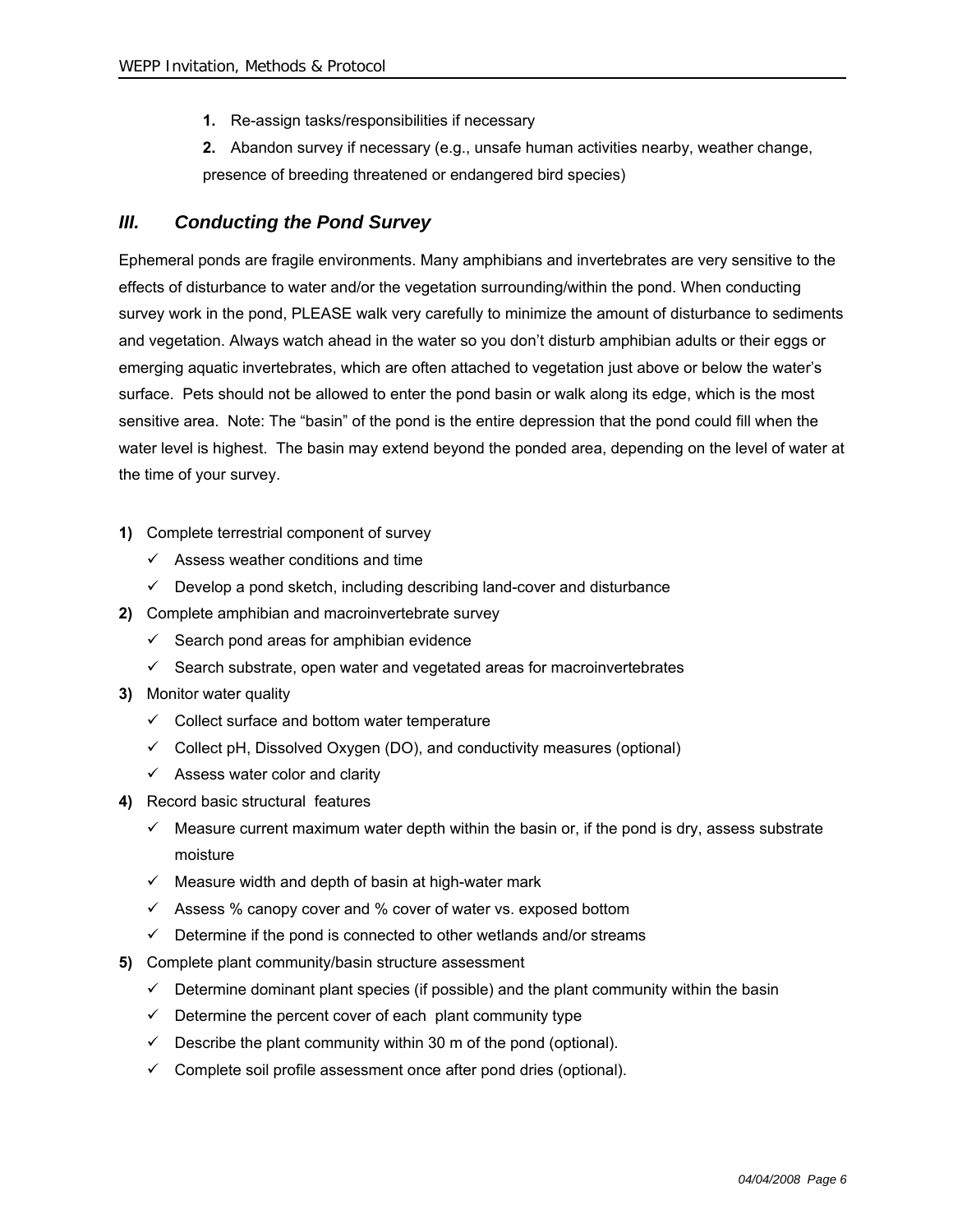# **IV. Additional Observations**

Record any additional observations that can help characterize the landscape at and surrounding the pond. These observations should be recorded in a field book and/or on an additional sheet of paper to accompany the data form. Some examples are:

- Noting birds associated with the ephemeral pond. (e.g., blue-winged teal or mallards on pond, sandpiper flushed from pond edge, scarlet tanager heard calling over head, red-eyed vireo observed feeding from pond surface, an agitated house wren fleeting back and forth over pond, pileated woodpecker cavity nest with young in dead green ash along pond's East edge, etc.)
- Identifying mammals associated with the ephemeral pond. (e.g., a very small mammal seen scurrying alongside log at pond edge, small mammal seen swimming across water then went under, whitetailed deer seen or heard leaving the pond area, house cat seen near pond, etc.)
- Recording presence of turtles or snakes seen at pond edge or basking on logs or rocks in the pond basin. (e.g., snapping turtles seen at pond's edge, garter snake seen sliding through grass next to pond an upland grassy area about 100 meters from pond, etc.)
- Recording nearby land use changes that appear to be recent and not apparent on air photos.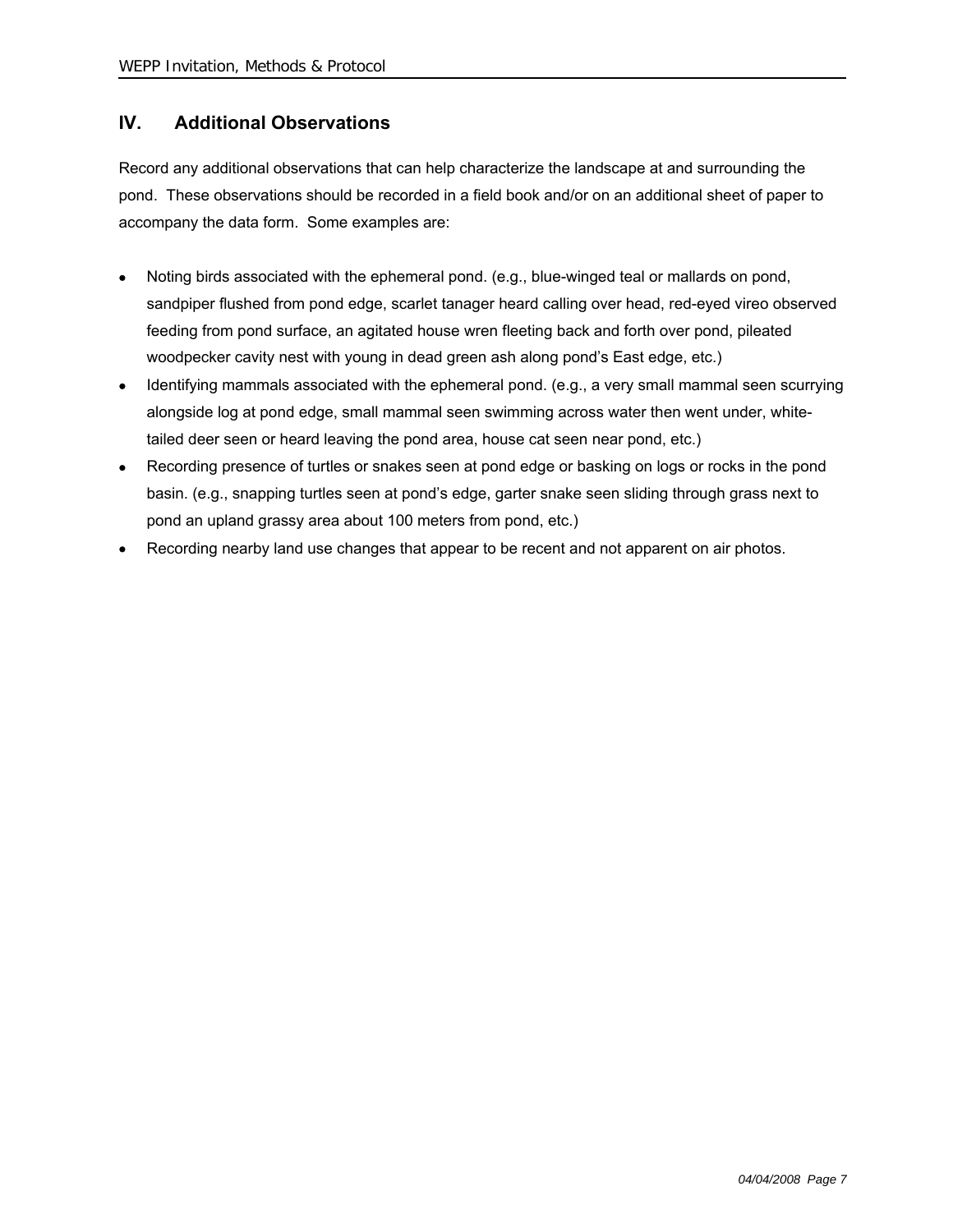| <b>WISCONSIN EPHEMERAL PONDS PROJECT</b><br>EPHEMERAL POND DATA FORM - 2008 Page 1<br>OFFICE USE                                                                                                                                                                                                                                                                                                                                                                                                                                                                                                                                                                                                                                                                                                                                                                                                                                                |                                                                                                                                                                                                                                                                                                                                                                                                                                                                                                                                                                                                                                                                                                                                                                                                                                                                                                                                                                                                                                                                                                           |  |  |  |  |  |  |
|-------------------------------------------------------------------------------------------------------------------------------------------------------------------------------------------------------------------------------------------------------------------------------------------------------------------------------------------------------------------------------------------------------------------------------------------------------------------------------------------------------------------------------------------------------------------------------------------------------------------------------------------------------------------------------------------------------------------------------------------------------------------------------------------------------------------------------------------------------------------------------------------------------------------------------------------------|-----------------------------------------------------------------------------------------------------------------------------------------------------------------------------------------------------------------------------------------------------------------------------------------------------------------------------------------------------------------------------------------------------------------------------------------------------------------------------------------------------------------------------------------------------------------------------------------------------------------------------------------------------------------------------------------------------------------------------------------------------------------------------------------------------------------------------------------------------------------------------------------------------------------------------------------------------------------------------------------------------------------------------------------------------------------------------------------------------------|--|--|--|--|--|--|
| FT. OF NATURAL RESOURCES<br><i><b>Extension</b></i><br>Partner Name: Cragy Jakes Nature Ctr Date: 21Jun08Time: Start1015 __ End_11:00  [am] pm                                                                                                                                                                                                                                                                                                                                                                                                                                                                                                                                                                                                                                                                                                                                                                                                  |                                                                                                                                                                                                                                                                                                                                                                                                                                                                                                                                                                                                                                                                                                                                                                                                                                                                                                                                                                                                                                                                                                           |  |  |  |  |  |  |
| A. Basin Location Station ID: PEP ID: P101<br>PLSS': Twp 9 N Range 4 E/W Sec 3 S % SW % %<br>County: Ozaukee _ Local Name: Ephemeral Pond Natural Area<br>Written directions to pond <sup>1</sup> : Park at west end of Natural Area 's<br>Parking lot. Follow trail to 1" sitting bench. Take bearing 247<br>and walk 125 m Pond is on edge of woods near farm land.<br>GPS Coord <sup>1</sup> : 43.64588 LAT 89.64588 LON (00.00000)<br>(Deg-Min-Sec)<br>Reported GPS Error <sup>4</sup> : 12 _m (noted in GPS window)<br>GPS Coordinate System <sup>1</sup> : KIWGS84 DNAD83 DWTM83/91<br>Property Ownership <sup>1</sup> : (Public ) Private Unknown<br>YOU MUST FIRST HAVE LANDOWNER PERMISSION PRIOR TO<br>CONDUCTING ANY SURVEYS ON PRIVATE LANDS                                                                                                                                                                                        | B. Observer Contact WAMS ID: _______<br>Name: Carry Lupulina<br>(Print)<br>Address!: 101 Sedgemeadow<br>City <sup>1</sup> : Bernieville State <sup>1</sup> : WI Zip <sup>1</sup> : 00902<br>Phone/Email <sup>1</sup> : 800 - 555 - 0222 / lupulina@bernievillenet<br>Co-observer(s): none<br>Have you completed forms for this site previously? Yes $\boxtimes$ No $\Box$<br>C. Land Owner Contact (if private land)<br>Name1:<br>(Print)<br>Address':<br>City': ___________________________State <sup>4</sup> : _______ Zip <sup>4</sup> : ________<br>Phone':<br>Landowner grants permission for volunteer to access site: Yes $\Box$                                                                                                                                                                                                                                                                                                                                                                                                                                                                   |  |  |  |  |  |  |
| D. Basin Physical and Hydrologic Status<br>Weather Conditions: (see codes on instruction sheet or in methods)<br>Weather Comment:<br>Basin Isolated: Y/N ?? TYPE: STREAM/DITCH/CULVERT/WOODED SWAMP/OPEN MARSH/SPRING/LAKESHORE<br>Are there other ponds in the area within view from this pond?: $\gamma$ / $\mathcal{N}$ ) / ? connected / NOT CONNECTED<br>Hydroperiod History: dry by late spring □ dry by late summer □ dry by late fall □ doesn't dry annually □ Not Sure DB<br>SW % cover: 0/1-5/6-25/26-50/51-75 (76-100/)?<br>SW in contiguous pool?: $(y)$ No, 2 or more separate pools<br>Water Depth: 58 in / meas. X est. □<br>High Water Mark <sup>1</sup> : 61 in / m <sup>2</sup> meas. <b>⊠</b> est. □<br>Water Temp: surface $52\degree$ c $\degree$ (F) bottom $\frac{47\degree}{10\degree}$ c $\degree$ (F)<br>Water pH: (0.00) DO: %/ mg/L Cond: uS/cm<br>Water COIOF [clear / oloudy / dark / green tint / brown tint / ? | WIND: 2 SKY: 3 AIR TEMP: 68 C/F<br>% Canopy Cover: 0 / 1-5 / 6-25 / 26-50 / 51-75 / 76-100 / ?<br>Trees in basin <sup>1</sup> : $Y(N)$ ? Dom. Sp.:<br>Edge defined <sup>1</sup> : (Y) Y-partial / No / ?<br>Basin size <sup>t-dy</sup> : L ____ ft/m W ____ ft/m Circ: ___ ft/m T/P<br>Substrate Moist:<br>Ponded <b>X</b> Saturated I moist I dry I<br>Substrate Cover Type: treeleaf⊠ herb□ mix□ bare□<br>Substrate <sup>1</sup> : MINERAL (ORG MUCK / DRG PEAT / SAND / GRAVEL / ?<br>SHOULD THIS SITE BE CONSIDERED A VEP?: Y / N / (NOT SURE) COMMENT Need to come back to determine spring activity                                                                                                                                                                                                                                                                                                                                                                                                                                                                                                 |  |  |  |  |  |  |
| Basin Sketch <sup>+</sup> (shape, landuse, photo point, hydrology, eggmasses) F. Adjacent Landuse <sup>4</sup><br>X - Bagin photo-location<br>Loty of Wood Frog Tadpoley<br>marked w/ orange tape<br>Possible spring (03cm)<br><b>X</b> Меадиred тан деріп (58ст)<br><b>Blue-youtted</b><br>şalamander eggmasş<br>Signy of outlet, possibly<br>when spring is flowing.<br>TAKE PHOTO IF POSSIBLE. PHOTO ID: TWO 1583<br>(e.g., initials+CameraPhoto#)<br>Basin shape <sup>1</sup> : round / oval / egg-shaped ( oblong ) irregular / ?<br>Prox. to nearest road': < 30m / 30 - 100m / 100 - 300m / > 300m)<br>Road type <sup>1</sup> : 2-lane paved / 2-lane other / driveway (field) ATV / ?                                                                                                                                                                                                                                                   | CHECK (within 30 m of edge)<br>TYPE<br>1. Developed:<br>$y$ es $\square$ no $\blacksquare$ (urban, park, sidewalks)<br>N<br>yes <b>Di</b> no□ (corn, soybean, hay, etc.)<br>2. Ag Cropland:<br>$yes$ $\Box$ no $\Box$ (active grazing land)<br>3. Ag Pasture:<br>4. Forested Upland:<br>yes 図 no□ (non-wetland landscape)<br>5. Shrub Upland:<br>yes $\square$ no $\boxtimes$ (non-wetland landscape).<br>6. Upland Grassland:<br>yes □ no 図 (non-wetland, open areas)<br>7. Forested Wetland:<br>yes $\square$ no $\boxtimes$ (wooded wetland areas)<br>$yes$ $\Box$ no $\blacksquare$ (open perennial wetlands)<br>8. Open Marsh:<br>yes $\square$ no $\boxtimes$ (for motorized travel)<br>9. Roads/RR's:<br>G. Basin Disturbance:<br>$(?) = not sure)$<br>Y /(N)/?<br>Y (N) ?<br>Cultivation:<br>Erosion:<br>Livestock:<br>Υ<br>Y (N)<br>?<br>( N)/ ?<br>Nutrients:<br>Y<br>AN)/ ?<br>Y /(NT)/<br>2<br>Rutting:<br>Sediments:<br>Refuse:<br>Draining:<br>Y / N (1?)<br>Y / 1N 71 ?<br>Inv. Plants:<br>(Y)<br>N 1 ?<br>Filling:<br>Y / (N ) ?<br>12<br>comment:<br>Found old engine oil can along edge |  |  |  |  |  |  |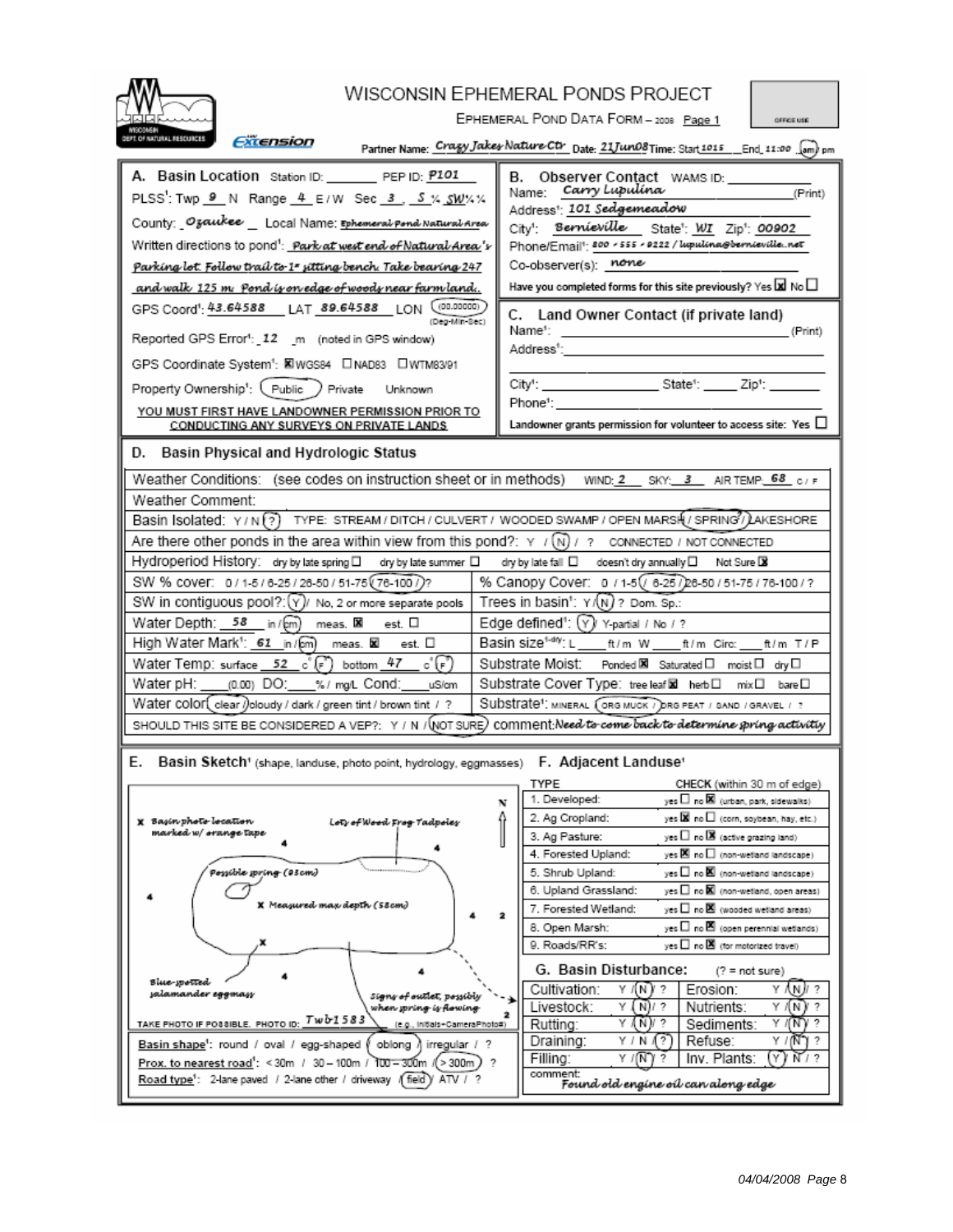

# WISCONSIN EPHEMERAL PONDS PROJECT

EPHEMERAL POND DATA FORM - 2008 Page 2

OFFICE USE

**Extension** 

| <b>Basin Vegetation</b><br>н.                                                                                                                                                                                                                                                                                                                                                                                            |   |                              |                |            |  |                                             |     |  |                                                                                                                 |   |                |                 |                 |      |  |                              |     |  |
|--------------------------------------------------------------------------------------------------------------------------------------------------------------------------------------------------------------------------------------------------------------------------------------------------------------------------------------------------------------------------------------------------------------------------|---|------------------------------|----------------|------------|--|---------------------------------------------|-----|--|-----------------------------------------------------------------------------------------------------------------|---|----------------|-----------------|-----------------|------|--|------------------------------|-----|--|
| Trees:                                                                                                                                                                                                                                                                                                                                                                                                                   |   |                              |                |            |  | $0$ )/ 1-5 / 6-25 / 26-50 / 51-75 / 76-100  |     |  | Dom.:                                                                                                           |   |                |                 |                 |      |  |                              |     |  |
| Shrubs:                                                                                                                                                                                                                                                                                                                                                                                                                  |   |                              |                |            |  | $0$ $(1-5)$ / 6-25 / 26-50 / 51-75 / 76-100 |     |  | Dom.: Dogwood sp.                                                                                               |   |                |                 |                 |      |  |                              |     |  |
| Dom.: Sedge sp.<br>Emerg:<br>0/<br>(1-5)/ 6-25 / 26-50 / 51-75 / 76-100                                                                                                                                                                                                                                                                                                                                                  |   |                              |                |            |  |                                             |     |  |                                                                                                                 |   |                |                 |                 |      |  |                              |     |  |
| Floating:                                                                                                                                                                                                                                                                                                                                                                                                                |   | 0/                           |                |            |  | 1-5 / (6-25) 26-50 / 51-75 / 76-100         |     |  | Dom.: Duck weed                                                                                                 |   |                |                 |                 |      |  |                              |     |  |
| Submera:                                                                                                                                                                                                                                                                                                                                                                                                                 |   | oν                           |                |            |  | 1-5 / 6-25 / 26-50 / 51-75 / 76-100         |     |  | Dom.:                                                                                                           |   |                |                 |                 |      |  |                              |     |  |
| Veg. Flats:                                                                                                                                                                                                                                                                                                                                                                                                              |   | σ                            | $1-5/$         |            |  | 6-25 / 26-50 / 51-75 / 76-100               |     |  | Dom.:                                                                                                           |   |                |                 |                 |      |  |                              |     |  |
| Algae present:                                                                                                                                                                                                                                                                                                                                                                                                           |   | σV                           |                |            |  | 1-5 / 6-25 / 26-50 / 51-75 / 76-100         |     |  | Type: filamentous / other / not sure                                                                            |   |                |                 |                 |      |  |                              |     |  |
| Bare Soil:                                                                                                                                                                                                                                                                                                                                                                                                               |   | 0 )/                         |                |            |  | 1-5 / 6-25 / 26-50 / 51-75 / 76-100         |     |  | Note:                                                                                                           |   |                |                 |                 |      |  |                              |     |  |
| CWD (>4"):                                                                                                                                                                                                                                                                                                                                                                                                               |   | 0 /                          |                |            |  | 1-5 (6-29 / 26-50 / 51-75 / 76-100          |     |  | Note: Small diameter branches                                                                                   |   |                |                 |                 |      |  |                              |     |  |
| ReedCanaryGrass:                                                                                                                                                                                                                                                                                                                                                                                                         |   | οV                           |                |            |  | 1-5 / 6-25 / 26-50 / 51-75 / 76-100         |     |  | Other:                                                                                                          |   |                |                 |                 |      |  |                              |     |  |
|                                                                                                                                                                                                                                                                                                                                                                                                                          |   |                              |                |            |  |                                             |     |  | Plants in Basin: List species if sure of identity, otherwise use group (e.g. sedge, grass, mint)                |   |                |                 |                 |      |  |                              |     |  |
| şedge                                                                                                                                                                                                                                                                                                                                                                                                                    |   |                              |                |            |  |                                             |     |  |                                                                                                                 |   |                |                 |                 |      |  |                              |     |  |
| Skunk cabbage                                                                                                                                                                                                                                                                                                                                                                                                            |   |                              |                |            |  |                                             |     |  |                                                                                                                 |   |                |                 |                 |      |  |                              |     |  |
|                                                                                                                                                                                                                                                                                                                                                                                                                          |   |                              |                |            |  |                                             |     |  |                                                                                                                 |   |                |                 |                 |      |  |                              |     |  |
|                                                                                                                                                                                                                                                                                                                                                                                                                          |   |                              |                |            |  |                                             |     |  |                                                                                                                 |   |                |                 |                 |      |  |                              |     |  |
| Birds / Mammals Observed (list species observed within basin)<br>ı.                                                                                                                                                                                                                                                                                                                                                      |   |                              |                |            |  |                                             |     |  |                                                                                                                 |   |                |                 |                 |      |  |                              |     |  |
| Víreo soecíes                                                                                                                                                                                                                                                                                                                                                                                                            |   |                              |                |            |  |                                             |     |  |                                                                                                                 |   |                |                 |                 |      |  |                              |     |  |
|                                                                                                                                                                                                                                                                                                                                                                                                                          |   |                              |                |            |  |                                             |     |  |                                                                                                                 |   |                |                 |                 |      |  |                              |     |  |
|                                                                                                                                                                                                                                                                                                                                                                                                                          |   |                              |                |            |  |                                             |     |  |                                                                                                                 |   |                |                 |                 |      |  |                              |     |  |
| Reptile Evidence Observed (list species observed within basin)<br>J.                                                                                                                                                                                                                                                                                                                                                     |   |                              |                |            |  |                                             |     |  |                                                                                                                 |   |                |                 |                 |      |  |                              |     |  |
| <b>SPECIES</b>                                                                                                                                                                                                                                                                                                                                                                                                           |   |                              | <b>SPECIES</b> |            |  |                                             |     |  | SPECIES                                                                                                         |   |                |                 | SPECIES         |      |  |                              |     |  |
|                                                                                                                                                                                                                                                                                                                                                                                                                          |   |                              |                |            |  |                                             |     |  |                                                                                                                 |   |                |                 |                 |      |  |                              |     |  |
|                                                                                                                                                                                                                                                                                                                                                                                                                          |   |                              |                |            |  |                                             |     |  |                                                                                                                 |   |                |                 |                 |      |  |                              |     |  |
| K.<br>Amphibian Evidence Observed                                                                                                                                                                                                                                                                                                                                                                                        |   |                              |                |            |  |                                             |     |  | (√ check if observed) * characteristic of ephemeral pond                                                        |   |                |                 |                 |      |  |                              |     |  |
| SPECIES                                                                                                                                                                                                                                                                                                                                                                                                                  |   |                              | ADULT          | EGG8       |  | LARVAE                                      | JUV |  | SPECIES                                                                                                         |   |                | ADULT<br>v      | с               | EGG8 |  | LARVAE                       | JUV |  |
| Bullfrog                                                                                                                                                                                                                                                                                                                                                                                                                 |   |                              |                |            |  |                                             |     |  | Cricket Frog                                                                                                    |   |                |                 |                 |      |  |                              |     |  |
| Green Frog                                                                                                                                                                                                                                                                                                                                                                                                               |   |                              |                |            |  |                                             |     |  | American Toad                                                                                                   |   |                |                 |                 |      |  |                              |     |  |
| Pickerel Frog                                                                                                                                                                                                                                                                                                                                                                                                            |   |                              |                |            |  |                                             |     |  | Unidentified Frog                                                                                               |   |                |                 |                 |      |  |                              |     |  |
| Leopard Frog                                                                                                                                                                                                                                                                                                                                                                                                             |   |                              |                |            |  |                                             |     |  | Blue-spotted Salamander*                                                                                        |   |                |                 |                 | x    |  |                              |     |  |
| Mink Frog                                                                                                                                                                                                                                                                                                                                                                                                                |   |                              |                |            |  |                                             |     |  | Spotted Salamander*                                                                                             |   |                |                 |                 |      |  |                              |     |  |
| Wood Frog*                                                                                                                                                                                                                                                                                                                                                                                                               |   | x                            |                | x          |  |                                             |     |  | E. Tiger Salamander*                                                                                            |   |                |                 |                 |      |  |                              |     |  |
| Chorus Frog <sup>*</sup>                                                                                                                                                                                                                                                                                                                                                                                                 |   |                              |                |            |  |                                             |     |  | Central Newt                                                                                                    |   |                |                 |                 |      |  |                              |     |  |
| Spring Peeper*                                                                                                                                                                                                                                                                                                                                                                                                           |   |                              |                |            |  |                                             |     |  | Four-toed Salamander                                                                                            |   |                |                 |                 |      |  |                              |     |  |
| C. Gray Treefrog                                                                                                                                                                                                                                                                                                                                                                                                         |   |                              |                |            |  |                                             |     |  | Red-backed Salamander                                                                                           |   |                |                 |                 |      |  |                              |     |  |
| E. Gray Treefrog                                                                                                                                                                                                                                                                                                                                                                                                         |   |                              |                |            |  |                                             |     |  | Unidentified Salamander                                                                                         |   |                |                 |                 |      |  |                              |     |  |
|                                                                                                                                                                                                                                                                                                                                                                                                                          |   |                              |                |            |  |                                             |     |  |                                                                                                                 |   |                |                 |                 |      |  |                              |     |  |
| SPECIES                                                                                                                                                                                                                                                                                                                                                                                                                  | V |                              |                | $\sqrt{ }$ |  |                                             |     |  | Aquatic Invertebrate Evidence Observed (check if observed) * characteristic of ephemeral pond<br><b>SPECIES</b> | V | <b>SPECIES</b> |                 |                 | V    |  |                              |     |  |
|                                                                                                                                                                                                                                                                                                                                                                                                                          |   | 8 PECIES                     |                |            |  | 8 PECIES<br>Fishing Spider                  |     |  |                                                                                                                 |   |                | Seed Shrimp     |                 |      |  | 8PECIE8                      |     |  |
| Alderfly<br>Amphipod/Scud                                                                                                                                                                                                                                                                                                                                                                                                |   | Cranefly<br>Crawl, W. Beetle |                |            |  | Mussel                                      |     |  | Marsh Treader<br>Mayfly                                                                                         |   |                | Soldier Fly     |                 |      |  | W. Scorpion<br>Water Strider |     |  |
| Aquatic Worm                                                                                                                                                                                                                                                                                                                                                                                                             |   | Crayfish                     |                |            |  | Giant W. Bug                                |     |  | Mosquito                                                                                                        |   | Springtail     |                 |                 |      |  | Whirligig Beetle             |     |  |
| Backswimmer                                                                                                                                                                                                                                                                                                                                                                                                              |   | Damselfly                    |                |            |  | Gilled Snail                                |     |  |                                                                                                                 |   |                |                 |                 |      |  |                              |     |  |
| Bristle Worm                                                                                                                                                                                                                                                                                                                                                                                                             |   | Daphnia                      |                |            |  | Gordian Worm                                |     |  | Phantom Midge<br>Stoneflies<br>x<br>Tubifex Worm<br>Planaria                                                    |   |                |                 |                 |      |  |                              |     |  |
| Caddisfly                                                                                                                                                                                                                                                                                                                                                                                                                |   | Dragonfly                    |                |            |  | Hydra                                       |     |  | Planorbid Snail                                                                                                 |   |                | Water Boatman   |                 |      |  |                              |     |  |
| Chironomid Midge                                                                                                                                                                                                                                                                                                                                                                                                         | × | Fairy Shrimp*                |                |            |  | Isopod                                      |     |  | Pouch Snail                                                                                                     | x |                | Water Mite      |                 |      |  |                              |     |  |
| Clam Shrimp                                                                                                                                                                                                                                                                                                                                                                                                              |   | Fingernail Clam*             |                |            |  | Leech                                       |     |  | P. Diving Beetle                                                                                                |   |                |                 | W. Penny Beetle |      |  |                              |     |  |
| Copepod                                                                                                                                                                                                                                                                                                                                                                                                                  |   | Fishfly                      |                | x          |  | Marsh Beetle                                |     |  | Pygmy Backswimmer                                                                                               |   |                | W. Scav. Beetle |                 |      |  |                              |     |  |
|                                                                                                                                                                                                                                                                                                                                                                                                                          |   |                              |                |            |  |                                             |     |  |                                                                                                                 |   |                |                 |                 |      |  |                              |     |  |
| м.<br>Observer Comments: (attach additional sheets as needed)<br>MAIL TO:<br>Pond basin has deep hole that may be an inactive spring. Vireo observed<br>WI EPHEMERAL PONDS PROJECT<br>foraging on branches on water surface. My gut tells me this IS a VEP. If<br>WI Dept. of Natural Resources WT/4<br>spring is not active next visit, I will call it a VEP!<br>P.O. Box 7921, 101 S. Webster St.<br>Madison, WI 53707 |   |                              |                |            |  |                                             |     |  |                                                                                                                 |   |                |                 |                 |      |  |                              |     |  |

<sup>1</sup> = Collect information only once in any given year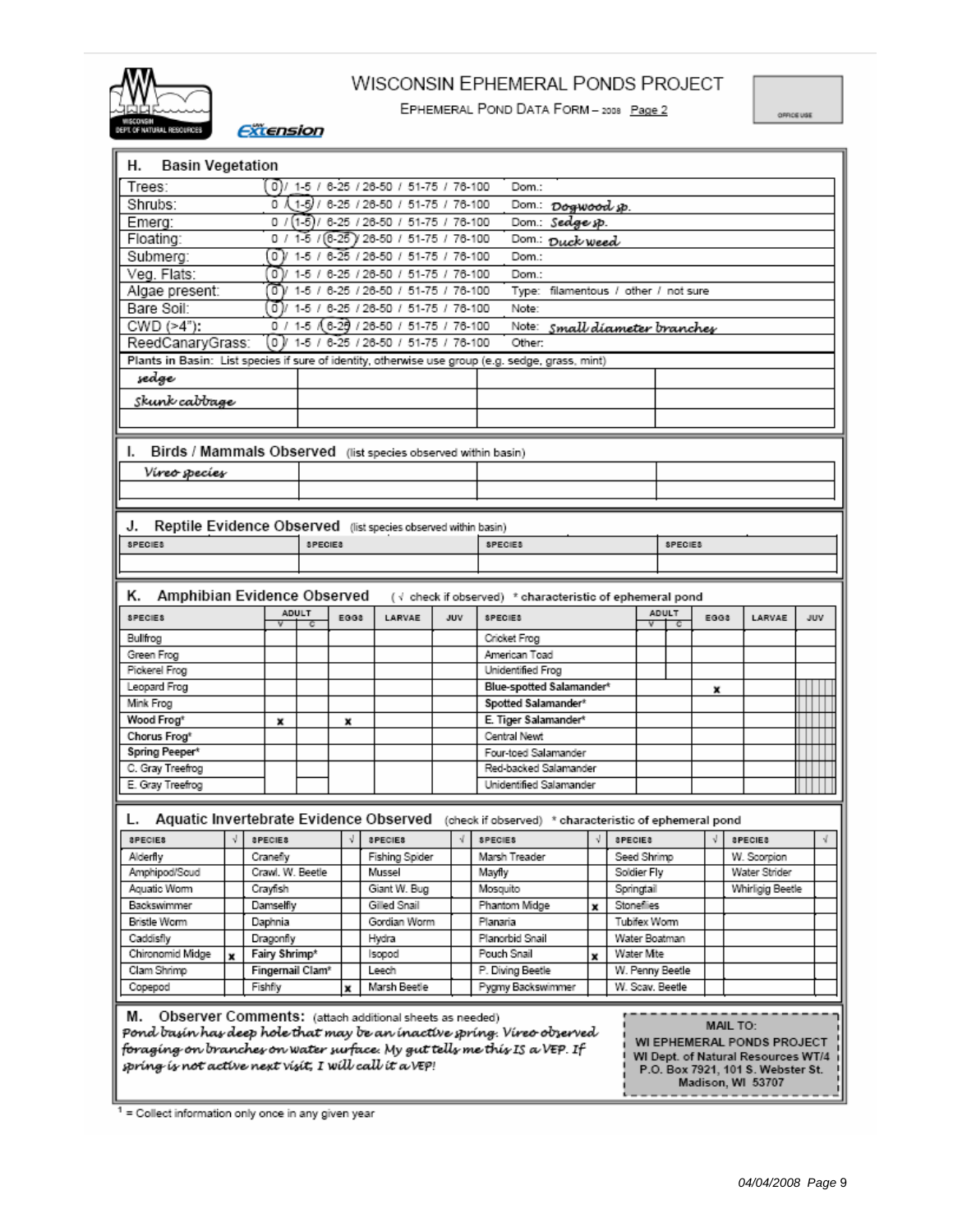# **Ephemeral Pond Observation Form Instructions**

| A. Basin Location Station ID: PEP ID: ____<br>PLSS <sup>1</sup> : Twp N Range E/W Sec , x xx                                                                                                                                                                                          |  |  |  |  |  |
|---------------------------------------------------------------------------------------------------------------------------------------------------------------------------------------------------------------------------------------------------------------------------------------|--|--|--|--|--|
| County: Local Name: Local Design County:<br>Written directions to pond <sup>1</sup> : Notice that the contract of the contract of the contract of the contract of the contract of the contract of the contract of the contract of the contract of the contract of the contract of the |  |  |  |  |  |
| GPS Coord <sup>1</sup> : ____________ LAT _____________ LON (00.00000)<br>(Deg-Mn-Sec)                                                                                                                                                                                                |  |  |  |  |  |
| Reported GPS Error <sup>4</sup> : m (noted in GPS window)                                                                                                                                                                                                                             |  |  |  |  |  |
| GPS Coordinate System <sup>1</sup> : CWGS84 CINAD83 CWTM83/91                                                                                                                                                                                                                         |  |  |  |  |  |
| Property Ownership <sup>1</sup> : Public Private Unknown                                                                                                                                                                                                                              |  |  |  |  |  |
| YOU MUST FIRST HAVE LANDOWNER PERMISSION PRIOR TO<br><b>CONDUCTING ANY SURVEYS ON PRIVATE LANDS</b>                                                                                                                                                                                   |  |  |  |  |  |

**Partner Organization Name:** (in header of form) If you are completing this form as a member of a local partnering organization, please record the organization's name here.

**Date & Time:** (in header of form)

Record the date the survey is conducted using a *ddmmmyy* format (e.g., 23Feb07). Using this format avoids confusion about which month the survey was conducted. Record the start and end times to mark the beginning and ending times of the survey. If you keep time using a 12 hour clock, circle the appropriate a.m. or p.m. period. **<sup>1</sup>**

 $<sup>1</sup>$  = Collect information only once in any given year</sup>

### **A. Basin Location**

#### PEP ID & Station ID:

In many cases, monitors will be conducting surveys at sites previously mapped using air photo interpretation and Geographic Information Systems (GIS). When this is the case, on the map, the potential ephemeral pond site will have an assigned *'Station ID'* and/or *'PEP ID'* (which is used to identify the potential pond in the central database managed by the Wisconsin Department of Natural Resources). If you are monitoring a site as a representative of a partnering organization, you will be provided with a map that contains one or both of these identification numbers. Please record the specific Station and/or PEP ID for this site in section A of the recording form.

Basin Location:

There are three basic ways to document the location of an ephemeral pond:

- Public Land Survey System (PLSS)
- Written directions to the pond
- GPS Coordinate System (latitude and longitude)

On your first visit to a site to conduct a survey document pond location using all 3 methods. On subsequent visits you need only include the PEP or Station ID. If your site does not have a PEP or Station ID, record the location and notify your WEPP contact to obtain one after the initial survey.

#### PLSS:

Determine the township, range, section and  $\frac{1}{4}$ ,  $\frac{1}{4}$  section numbers using a Wisconsin Atlas & Gazetteer or county plat map (see example at right).

#### Written Description:

Describe where best to park to prepare to hike to the pond. Provide compass bearings and approximate distances from permanent reference points (telephone poles, parking lots, trailheads, etc.) to help others find the pond on future surveys.

#### Latitude/Longitude:

If you have a Global Positioning System receiver (GPS), collect the coordinates for the latitude and longitude while standing next to the pond. Record which coordinate system your GPS is set to use. If you don't have a GPS, but you do have access to the internet, you can obtain the latitude and longitude coordinates (in

degrees/minutes/seconds) using the Wisconsin DNR internet mapping services http://dnrmaps.wisconsin.gov). Record coordinates to at least 6 decimal places.

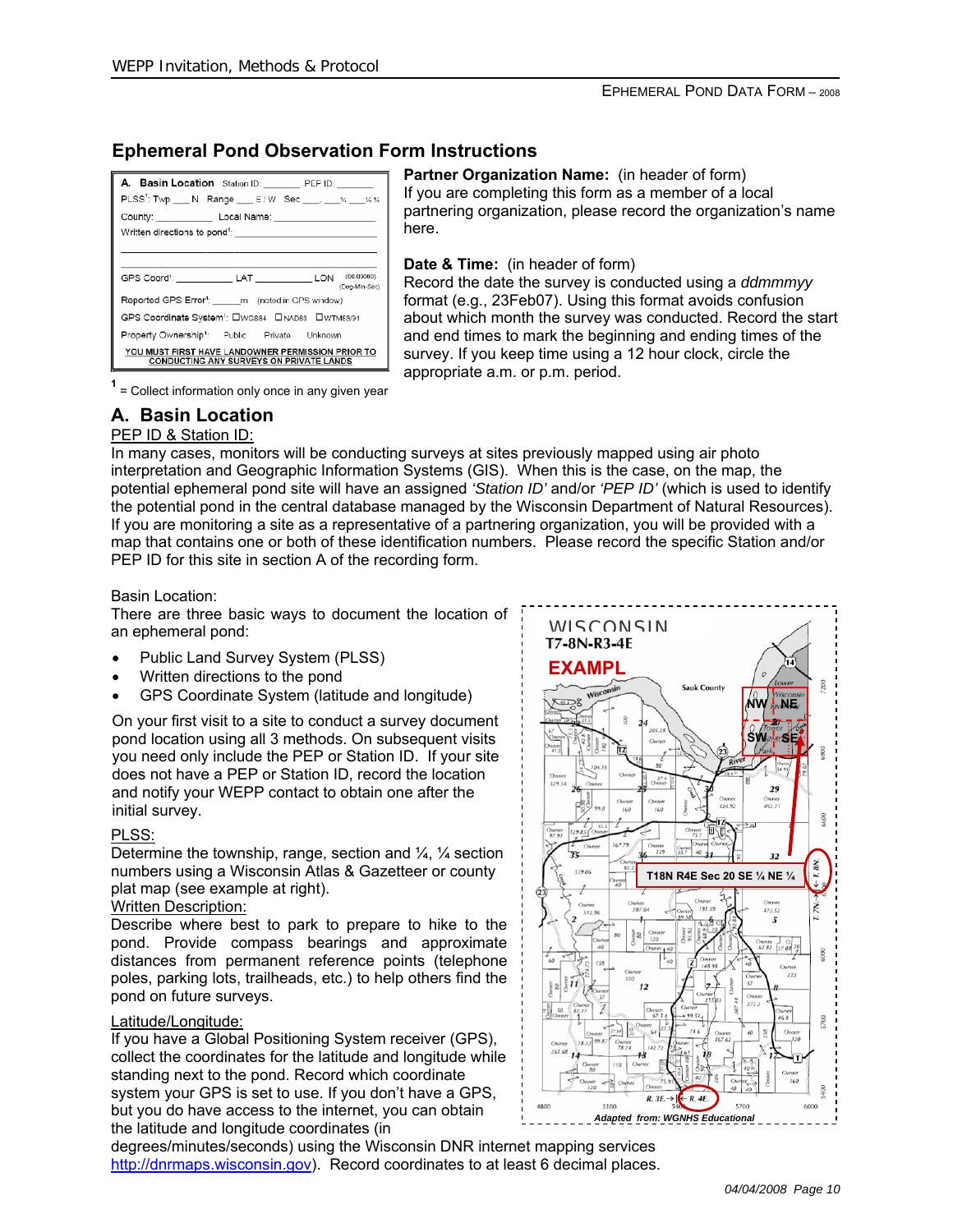# **B. Observer Contact**

WAMS ID: A unique ID assigned to citizen-monitors participating in the WEPP monitoring program. Please record the WAMS ID that you obtained from the WDNR. Contact information should relate to the person leading the survey and is responsible for submitting the data form. Add names of team member(s) without contact information.

|                                                                                 | <b>B.</b> Observer Contact WAMS ID: |  |  |  |  |
|---------------------------------------------------------------------------------|-------------------------------------|--|--|--|--|
| Name:                                                                           | (Print)                             |  |  |  |  |
| Address <sup>1</sup> : _____________                                            |                                     |  |  |  |  |
| $\mathsf{City}$ :                                                               |                                     |  |  |  |  |
| Phone/Email <sup>1</sup> :                                                      |                                     |  |  |  |  |
| Co-observer(s): ______________                                                  |                                     |  |  |  |  |
| Have you completed forms for this site previously? $\gamma$ es $\Box$ No $\Box$ |                                     |  |  |  |  |

Please check 'Yes' if you have completed survey forms for this site during previous visits during the current season or in previous year.

# **C. Land Owner Contact**

If you intend to survey a site that occurs on private lands, you MUST obtain permission to enter the property PRIOR to conducting a survey. Check 'Yes' if the landowner has granted permission for access. Permission is also required to gain access to a public site by crossing private lands.

| C. Land Owner Contact (if private land)<br>Name <sup>1</sup> : _________________________________ | (Print) |  |  |  |  |  |
|--------------------------------------------------------------------------------------------------|---------|--|--|--|--|--|
| Address <sup>1</sup> : <u>_________________________</u>                                          |         |  |  |  |  |  |
| City <sup>1</sup> : State <sup>1</sup> : Zip <sup>1</sup> :                                      |         |  |  |  |  |  |
| Landowner grants permission for volunteer to access site: Yes $\Box$                             |         |  |  |  |  |  |

# **D. Basin Physical and Hydrologic Status**

| D. Basin Physical and Hydrologic Status                                                                                                        |                                                                                           |  |  |  |  |  |
|------------------------------------------------------------------------------------------------------------------------------------------------|-------------------------------------------------------------------------------------------|--|--|--|--|--|
| Weather Conditions: (see codes on instruction sheet or in methods)                                                                             | WIND: SKY: _____ AIR TEMP: ____ C / F                                                     |  |  |  |  |  |
| Weather Comment:                                                                                                                               |                                                                                           |  |  |  |  |  |
|                                                                                                                                                | Basin Isolated: Y/N/? TYPE: STREAM/DITCH/CULVERT/WOODED SWAMP/OPEN MARSH/SPRING/LAKESHORE |  |  |  |  |  |
| Are there other ponds in the area within view from this pond?: $Y \neq N$ , $2$ connected $\neq$ Not connected                                 |                                                                                           |  |  |  |  |  |
| Hydroperiod History: dry by late spring $\Box$ dry by late summer $\Box$ dry by late fall $\Box$ doesn't dry annually $\Box$ Not Sure $\Box$   |                                                                                           |  |  |  |  |  |
| SW % cover: 0/1-5/6-25/26-50/51-75/76-100/?                                                                                                    | % Canopy Cover: 0 / 1-5 / 6-25 / 26-50 / 51-75 / 76-100 / ?                               |  |  |  |  |  |
| SW in contiguous pool?: Y / No, 2 or more separate pools                                                                                       | Trees in basin <sup>1</sup> : Y/ N/? Dom. Sp.:                                            |  |  |  |  |  |
| Water Depth: _____ in / cm  meas. O  est. O                                                                                                    | Edge defined <sup>1</sup> : Y / Y-partial / No / ?                                        |  |  |  |  |  |
| High Water Mark <sup>1</sup> : ____ in / cm  meas. □  est. □                                                                                   | Basin size <sup>1-dry</sup> : L _____ ft/m W _____ ft/m Circ: ____ ft/m T/P               |  |  |  |  |  |
| Water Temp: surface ________ c°/F° bottom ________ c°/F°<br>Substrate Moist: Ponded D Saturated D moist D dry D                                |                                                                                           |  |  |  |  |  |
| Water pH: ____(0.00) DO: ___% / mg/L Cond: ____ uS/cm<br>Substrate Cover Type: tree leaf□ herb□ mix□ bare□                                     |                                                                                           |  |  |  |  |  |
| Substrate <sup>1</sup> : MINERAL / ORG MUCK / ORG PEAT / SAND / GRAVEL / ?<br>Water color: clear / cloudy / dark / green tint / brown tint / ? |                                                                                           |  |  |  |  |  |
| SHOULD THIS SITE BE CONSIDERED A VEP?: Y / N / NOT SURE COMMENT:                                                                               |                                                                                           |  |  |  |  |  |
|                                                                                                                                                |                                                                                           |  |  |  |  |  |

#### Weather conditions:

Conduct surveys during daylight hours under weather conditions that allow for adequate visibility to assess the physical and hydrologic status of the ephemeral pond. Acceptable weather conditions will vary as the growing season progresses. Surveys should not be conducted when hazardous weather conditions exist, which include when wind speed exceeds 12 mph (wind code 4), or during moderate to heavy rains (sky code 6). Suitable weather conditions include days where winds are less than 12 mph, skies are partly cloudy or overcast, with light to no rain and water temperatures are 50° F or above. Record the appropriate wind and sky codes in the appropriate sections using the following guidelines: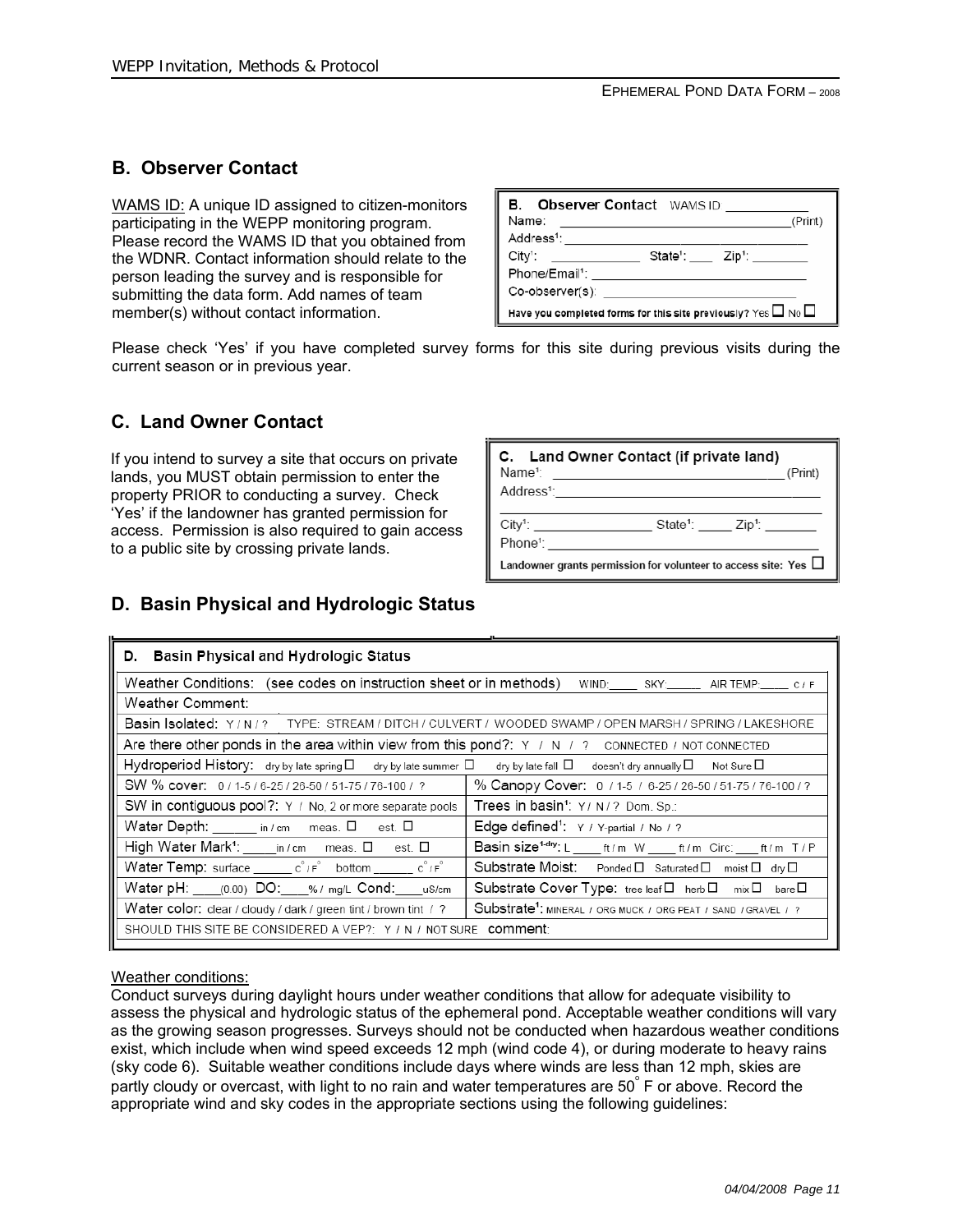#### EPHEMERAL POND DATA FORM – 2008

#### **Wind code:**

- **0** <1 mph, calm
- **1** 1-3 mph, vapor or smoke would drift
- **2** 4-7mph, wind felt on face/leaves rustle
- **3** 8-12mph, leaves/small twigs in constant motion
- **4** >12 mph, wind raises dust and small branches move

#### **Sky code**:

- **0** clear or few clouds
- **1** partly cloudy or variable
- **2** cloudy or overcast
- **4** fog
- **5** drizzle
- **6** showers

#### Weather Comment:

Note any special weather conditions that may affect the results of the survey (for example: heavy smoke in air, ½ inch hail storm hit).

#### Pond Isolated:

Ephemeral ponds are wetland features that exhibit a depression or defined basin that contains ponded water for portions of a year. When the ponded water draws down, the exposed edge often creates a visible edge that separates the pond's basin from surrounding habitat types (e.g., upland, deep marsh, streams, lakes). Identifying where the basin's edge is can be very helpful to determine if an ephemeral pond basin is isolated.

When practical, walk the entire perimeter of the potential ephemeral pond basin to determine where the basin edge is in relation to other surface water features, such as stream inlets or outlets or a larger waterbody such as a deep marsh. If you can imagine a small fish swimming through any water connection, then the feature is connected. Certain streams may appear permanent during spring, but become inactive later in the season. These are considered 'intermittent' streams. Look carefully at places where there may be evidence (e.g., dark soil, line of silt or exposed rocks, linear pattern of aquatic vegetation) of only an intermittent or seasonal water flow.

If you walk the entire perimeter of the basin and see no evidence of the pond being connected to other surface water, the pond is considered 'isolated.' Circle Y. If the pond is not isolated, circle N. If conditions prevent you from making this determination, circle ?. If N, also circle the type of connection that best describes what the pond basin is connected to. If none represent the connection well, describe what you see (use comments section M if more space is needed).

#### Other Ponds Visible:

If there are other ponds within sight of the pond being surveyed, circle Y and note whether they share a connection or special relationship. For example: "bank overflow shows water drains from this pond basin to the other," or "a natural spring is flowing into this basin."

#### Hydroperiod History:

If you are familiar with this pond and have noted the presence or absence of water in previous years select the category that best reflects your observations.

#### Surface Water (SW) % Cover:

Refer to the charts provided in Figure 1 to estimate how much water is covering the pond basin. Circle the category of percent cover (0; 1-5; 6-25; 26-50; 51-75; 76-100) that best represents the portion of the total basin area that is occupied by ponded water. This includes all ponded areas with emergent vegetation. In some cases, you may have to walk along the pond edge to confirm where ponded water actually occurs because your vision is obscured by terrain or vegetation.

If you are not able to determine the surface water cover, please circle ?. Reasons may include: the site is too large for an accurate estimation, the basin edge cannot be determined, the shape and location of the pond basin is very irregular, etc.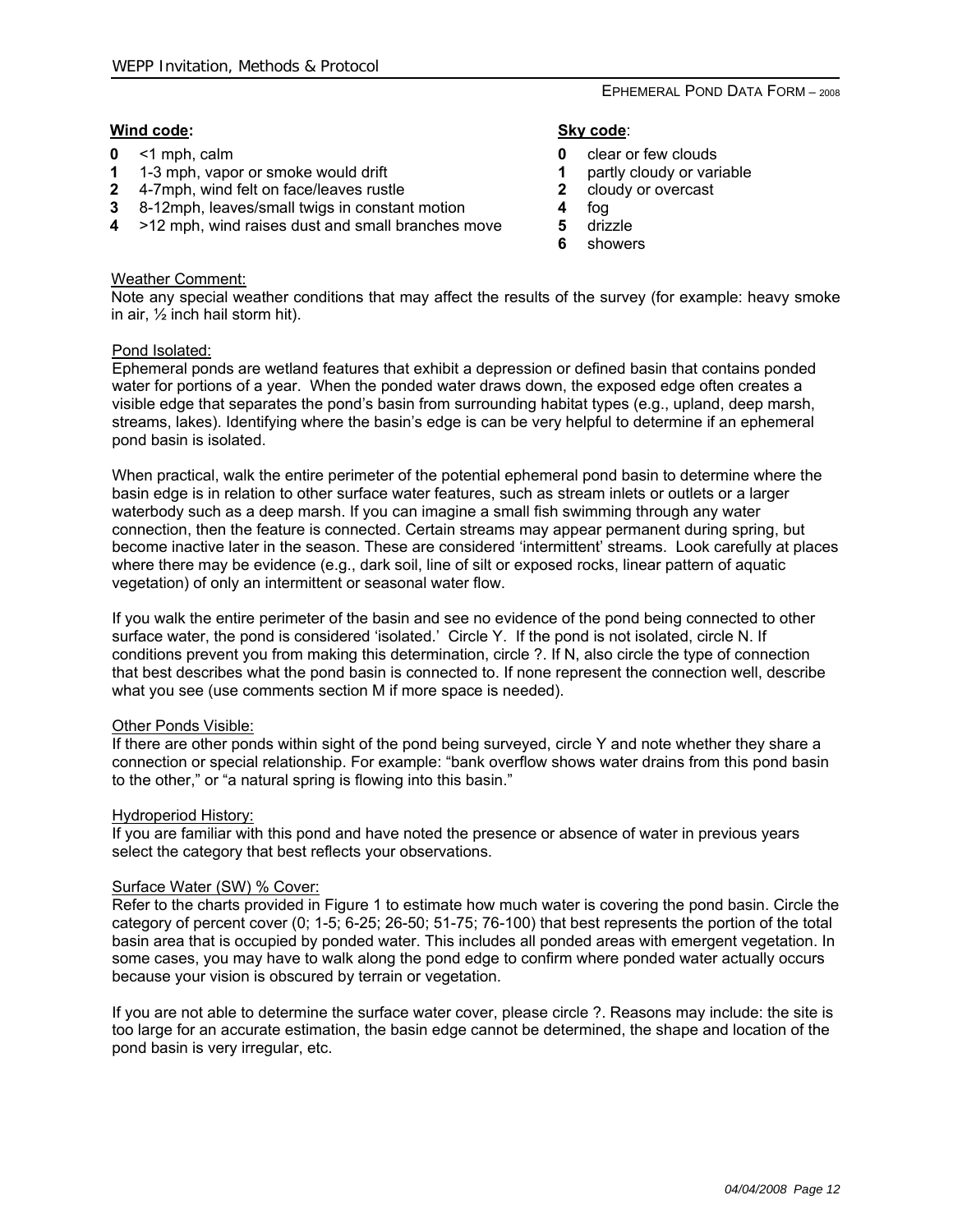

Figure 1. Illustrated representation of a hypothetical pond basin exhibiting different percent water cover classes. Black represents percent basin area covered by ponded water in center of basin with a single pool of water.

#### Surface water in contiguous pool:

When ponded water begins to draw down during late spring or summer, it often maintains a single receding pool of water. Circle Y if this is observed. In certain cases where the basin topography is not uniform, 2 or more separate pools may develop within the same basin. Technically, there is no minimum pool size limit, so use your best judgment when assessing whether a small puddle in a micro-depression is to be considered a separate pool. As a rule-of-thumb, any pool that is more than 1 meter diameter and is not near the basin center should be noted.

#### Water Depth (current maximum):

Pond basins are variable, both in surface shape and in substrate firmness. In many pond basins the bottom uniformly descends from the basin edge to a point where the water is deepest. At the deepest point measure this water depth to a 1 centimeter (or ¼ inch) precision using a stiff ruler from the pond bottom to the water surface.

Prior to recording the water depth, first test measure several places in the immediate area to be sure you are obtaining a representative measure. Often, a depression created by a boot or a submerged hummock will result in an unrepresentative maximum depth. Use a slight downward hand pressure while holding the ruler perpendicular to the water surface. Do not 'push' the ruler down through the substrate.

When conditions, or lack of suitable equipment don't allow for a precise measure of water depth an estimate is still useful. You may visually estimate the depth by comparison to familiar structures in the water or by establishing a lower limit such as "more than 18 inches" (or the height of one's knee boots!). Check the appropriate box to indicate if the depth was measured or estimated.

#### High Water Mark (depth):

High Water Depth is the depth of water in the pond when the basin is completely full. It does not change as water levels fluctuate through the season. Except in early spring and after large rain events, the High Water Depth will be greater the Water Depth described above. See the sketch in Appendix A.

The High Water Depth is most easily determined where there are trees in the basin since the presence of water will leave a 'high water mark' on the trunks of trees in the basin and the marks will be at the same elevation. The High Water Depth is the vertical distance from the lowest point of the basin to the elevation of these high-water marks. Marks on trees may also be made by snow cover. Marks made by persistent high water will be at a consistent elevation from tree to tree and are usually well-defined.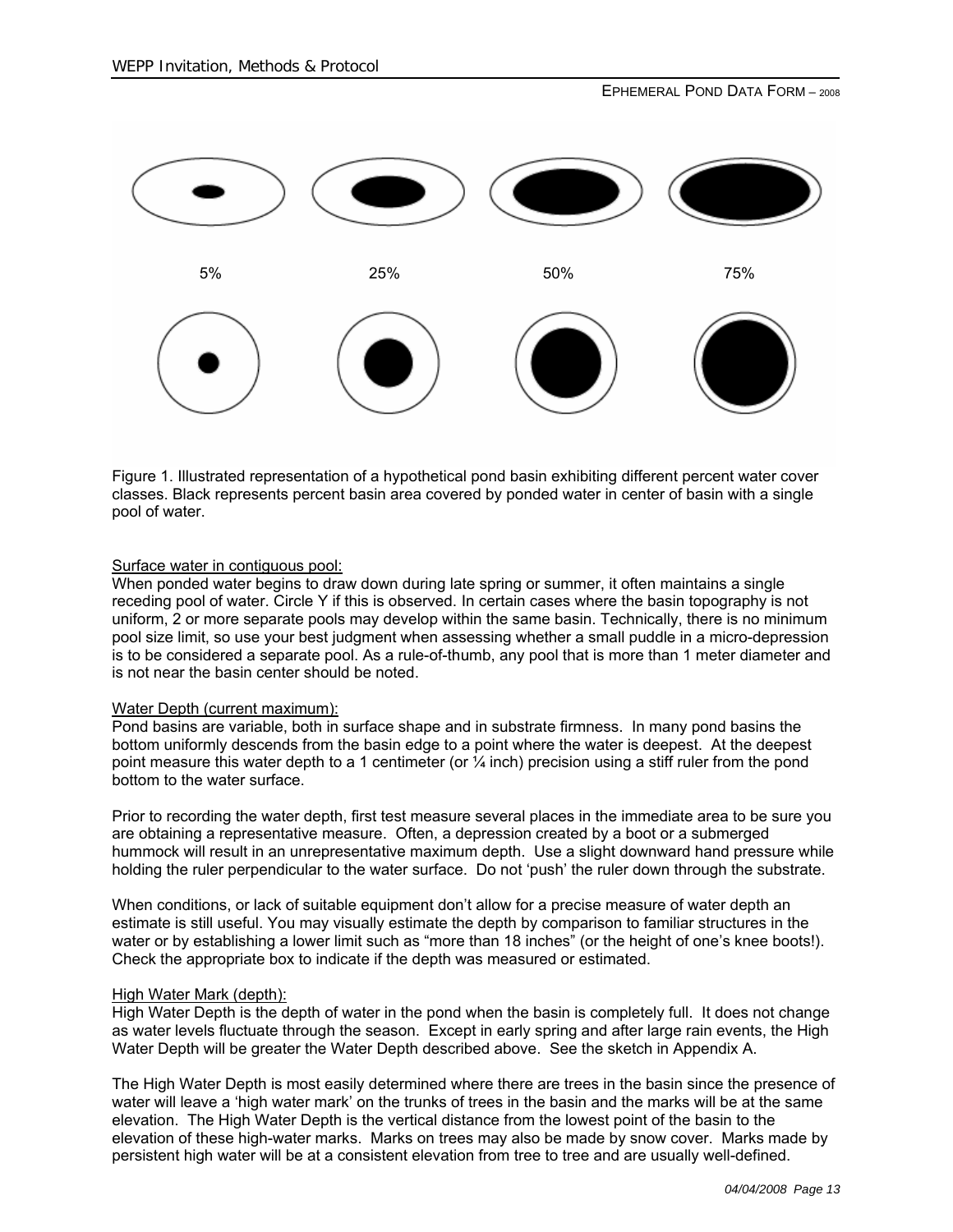Measure using marks on several trees. The measures should give a consistent High Water Depth.

In deeper ponds, trees may not occur near the lowest point of the basin but only at the pond edge. To determine the High Water Depth in this case, measure the distance from the water *surface* to the high water mark. The High Water Depth is the sum of this distance plus the Water Depth measured above.

Without trees, rocks or other structures to provide high-water marks near a ponded water surface it may not be possible to measure High Water Depth accurately without a land survey. Plan to visit the pond when water levels are high, for example very early in spring or after a major rainfall. Water Depth under those conditions will be at least a lower limit on the High Water Depth.

#### Water Temperature:

Collect water temperature near the deep point of the basin preferably where the water and substrate have not been disturbed. Often, water temperature is uniform due to the shallow depth of many ephemeral ponds, but for deeper ponds and those that receive ground-water, the bottom temperature may be cooler than the surface water. Measure the water temperature within 3-5 inches of the pond bottom as well as 3- 5 inches from the water surface. Allow a minimum of 1 minute for your hand-held thermometer to stabilize prior to interpreting the temperature. Read the thermometer within 5-10 seconds once you pull it out of the water for an accurate measure. Circle C for Centigrade and F for Fahrenheit.

#### Water pH, Dissolved Oxygen (DO) and Conductivity: (Optional)

Measuring the basin's water pH, DO and conductivity is optional. Follow the instructions provided by the user manual of the test meter (or HACH kit) that you would use. Each meter is to be calibrated at the start of each field day or as necessary for quality assurance.

#### Water Color:

The clarity of pond water and its color may provide insights to water quality. The presence of tannins, algae, micro-organisms, sediments, and the level of disturbance all affect a pond's water color and clarity. Determine water color and clarity in a part of the pond that has not been disturbed and has good light. If necessary, slowly separate any floating vegetation that may be on the surface. In bright light use your clipboard or hat to shade the water surface. If you are in deep shade, it may help to submerse the white cloth of a dip-net, white paper, or other white object in the water to make this determination. If conditions prevent you from making this determination circle ?.

#### % Canopy Cover:

Collect this information beginning with the Late Spring (May 20 – June 5) survey period when leaves are full size. Circle the category that relates to percent cover of tree canopy (branches with leaves on) that best represents the portion of the total basin area that is shaded by tree and shrub leaf canopy cover. See Figure 2 for examples. If you are not able to determine the surface water cover, please circle ?. Reasons may include: the site is too large for an accurate estimation, the basin edge cannot be determined, the shape and location of the pond basin is very irregular.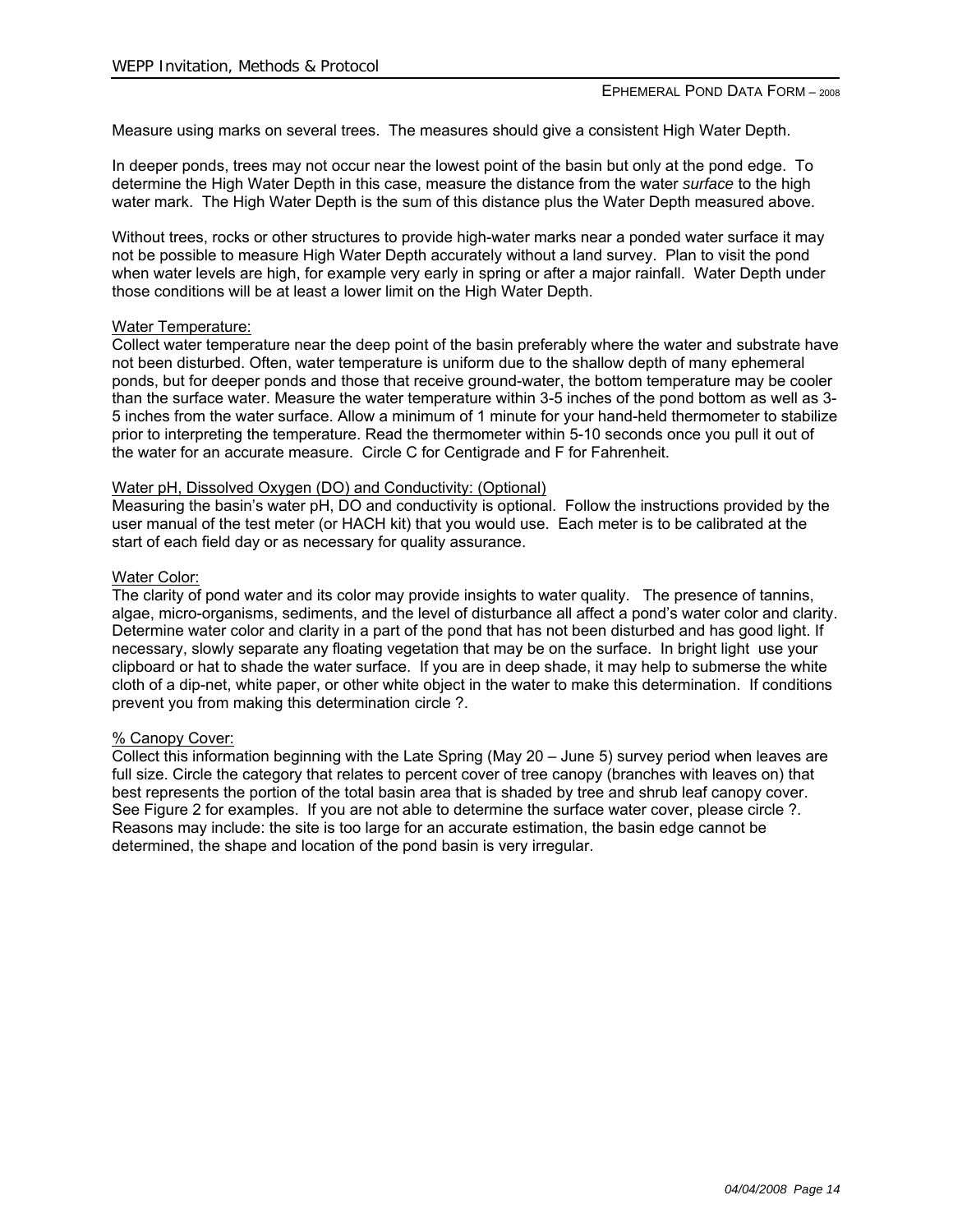

Figure 2. Representation of a hypothetical pond basin exhibiting different percent tree canopy cover classes. Black represents percent basin area covered by canopy assuming no trees in basin.

#### Trees in Basin:

Circle Y when live standing trees are present within the pond basin. "Trees", as opposed to saplings or seedlings, have a diameter of at least 4 inches about 4 feet from the ground, or dbh (diameter at breast height) ≥ 4" . If possible determine what tree species are dominant or most common. If conditions prevent you from making this determination, circle ?.

#### Edge Defined:

Characterizing the pond's edge is useful to help understand the transition between the pond and its adjacent upland habitat. This is determined while traversing the upland area along the pond's waterline. Often this area is a transition zone with an elevation change due to slow natural erosion caused by the ponded water, snow-melt and rainwater runoff. It is typically visible as an edge where different habitat types come together.

If you can clearly distinguish the pond basin's edge along the entire perimeter of the pond basin, circle Y for 'well defined'. Circle Y-Partial if it is only evident along portions of the pond basin. If the basin edge is not at all evident (e.g., basins with a smooth slope where edge seems to follow the receding water line, or the plant community does not seem to change) then circle N for not defined. If conditions prevent you from making this determination, circle ?. Do not walk in the water along the edge since eggs and immature amphibians are often located here.

#### Basin Size:

This is to be determined only one time and is easiest after the pond has gone dry or mostly dry. Basin length, width, and circumference are the L, W, and C marked by the basin's edge. These three are measured ideally by using a forester's hip-chain that uses a string that is fed through a measuring dial. Basin size may also be measured using a long measuring tape or by pacing (described below). On the data form, circle T if you used a forester's hip-chain or measuring tape and P if you estimated the lengths using the pace method.

#### *Circumference*

The pond circumference is a measure of the basin's perimeter which typically relates to the high-water mark (usually delineated by a defined edge (or bank) and interpreted visually when traversing the basin's upland perimeter.

Begin by  $1<sup>st</sup>$  determining the basin's Circumference distance which will aid in determining the basin's Length and Width. Using the forester's hip-chain tool tie the hip-chain string to a tree, shrub, or other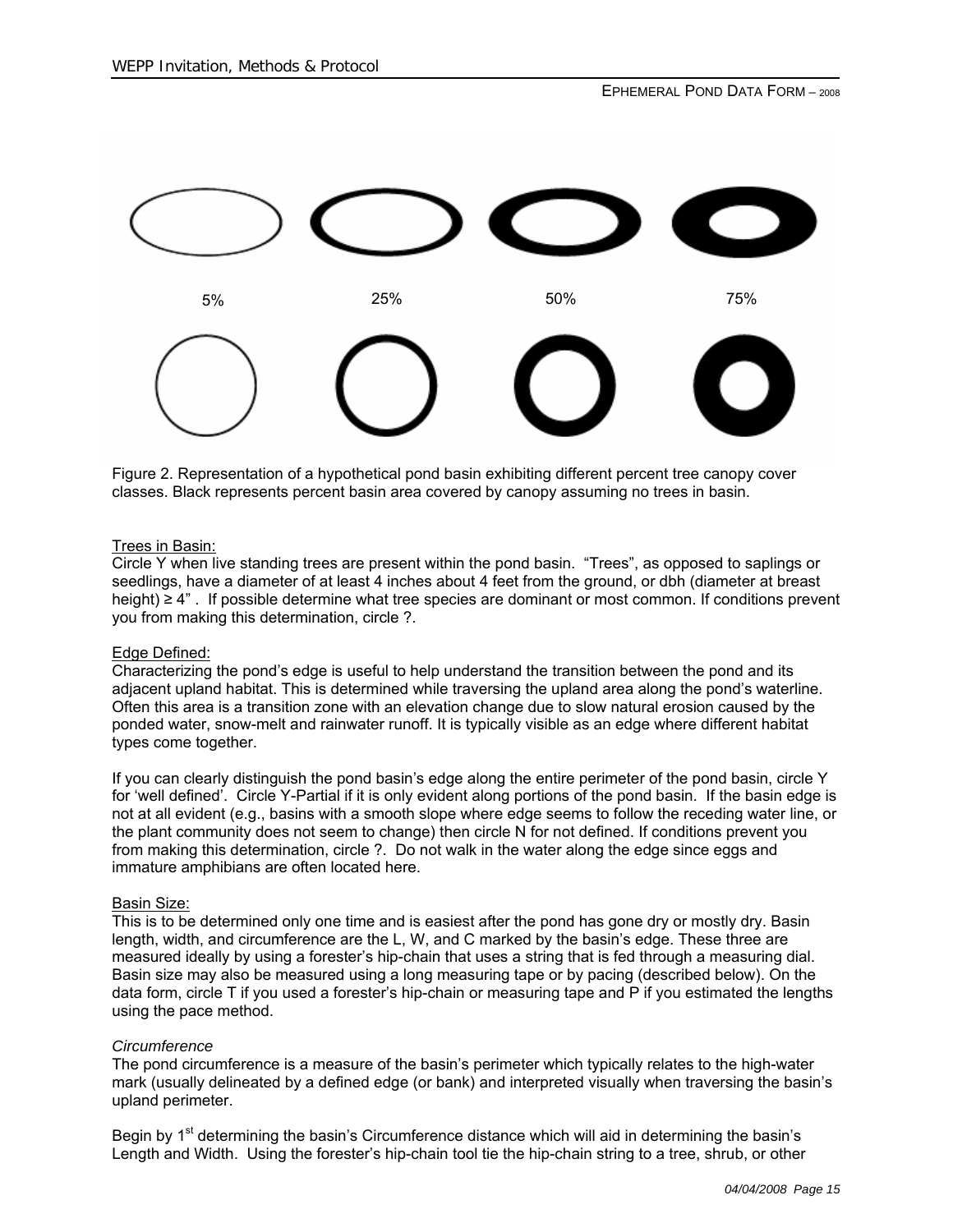fixed object located along the pond's basin edge then 'zero' the tool's meter by turning the dial so all zeroes show in the window. Now, walking in the upland component of the basin edge, follow the edge as close as you can around its perimeter until you reach the place you tied the string. Read the length (meters or feet) which is an estimate of the basin's circumference. Record this value. one end of the pond's basin and fed out while traversing the pond basin in a straight line to the opposite side at which the measurement is read from the unit's scale. The pond circumference is a measure of the basin's highwater mark (usually delineated by a defined edge (or bank) and interpreted visually by the investigator as they traverse the basin's perimeter. For now, leave the string along the edge as this will help you in measuring the L and W of the basin (and to minimize disturbing the pond basin).

#### *Length*

Using the forester's hip-chain tool tie the hip-chain string to a tree, shrub, or other fixed object located at one of the two extreme ends of the pond basin at the place the string is (used for circumference). Zero the meter then walk along the center axis of the basin to the opposite end and stop when you arrive at the basin edge (the string should be there too). Record the value from the tool's dial meter. Leave the string there for now too.

#### *Width*

Using the forester's hip-chain tool tie the hip-chain string to a tree, shrub, or other fixed object located along the basin edge that best represents the basin's middle. Tie the tool's string at the place where the circumference string is located, zero the meter, then walk straight across the basin to the opposite side (perpendicular to the Length axis) and stop when you arrive to where the circumference string is located. Record the value from the tool's dial meter one last time. Now, start collecting the string used for measuring the circumference by walking along the upland edge. When you get to the spot where the Length string is tied, break it from its attachment, collect it, then continue collecting the circumference string. Repeat this when you get to the W string attachment, then complete collection of the circumference string so that there is no used string left at the site. (though this string is considered 'biodegradable,' it takes multiple years to decompose so that it is no longer a wildlife hazard, so please dispose of in a waste bin)

#### *Determining Your Pace*

To 'pace' a distance means using a 2-step method to estimate ground distance by walking and multiplying the total # of paces (every other step) by a pre-determined factor. A pace factor of approximately 1.50 is common for those with an inseam length of 30-32 inches.

How to determine your own pace: 1) pre-measure an even and straight length (50 meters or 100 feet) on relatively smooth and level ground, 2) starting with both feet together at the zero mark, begin walking in your 'normal' pace and count each second step (always the Left or Right foot) until you reach the end of the measured distance (if you end in a  $\frac{1}{2}$  pace, counts as 0.5), 3: calculate your 'pace' by dividing the total length of distance by the # of paces you counted (e.g., 50m/33.5p=1.512m), 4) repeat steps 2 & 3 twice more, then calculate their average. The result is your 'average pace' factor.

#### Substrate Moisture:

Substrate moisture properties are evaluated after the pond is 'dry' or nearly dry exposing the material at the bottom of the basin, the 'substrate', to air. This often occurs during the  $3<sup>rd</sup>$  or  $4<sup>th</sup>$  survey periods, but can be influenced by heavy seasonal rains. If the ponded water no longer exists, evaluate the basin substrate for moisture content. Select 'saturated' if water pools around your boot when pressing down, 'moist' if the substrate is wet but does not exhibit pooling around your boot, and 'dry' if the material feels relatively dry to the touch.

#### Substrate Cover Type:

Many pond basins develop a substrate cover or layer of organic matter that settles to the pond basin. This material originates from leaves dropped from trees or by the annual growth of herbaceous plants. Check the box that best represents what type of material is covering the substrate of the pond basin. Select 'leaf' if for tree leaves, 'herb' for matter consisting mostly of dead grasses and forbs, or 'mix' if a combination of both are present. Select 'bare' if the pond bottom looks mostly like exposed mineral soil.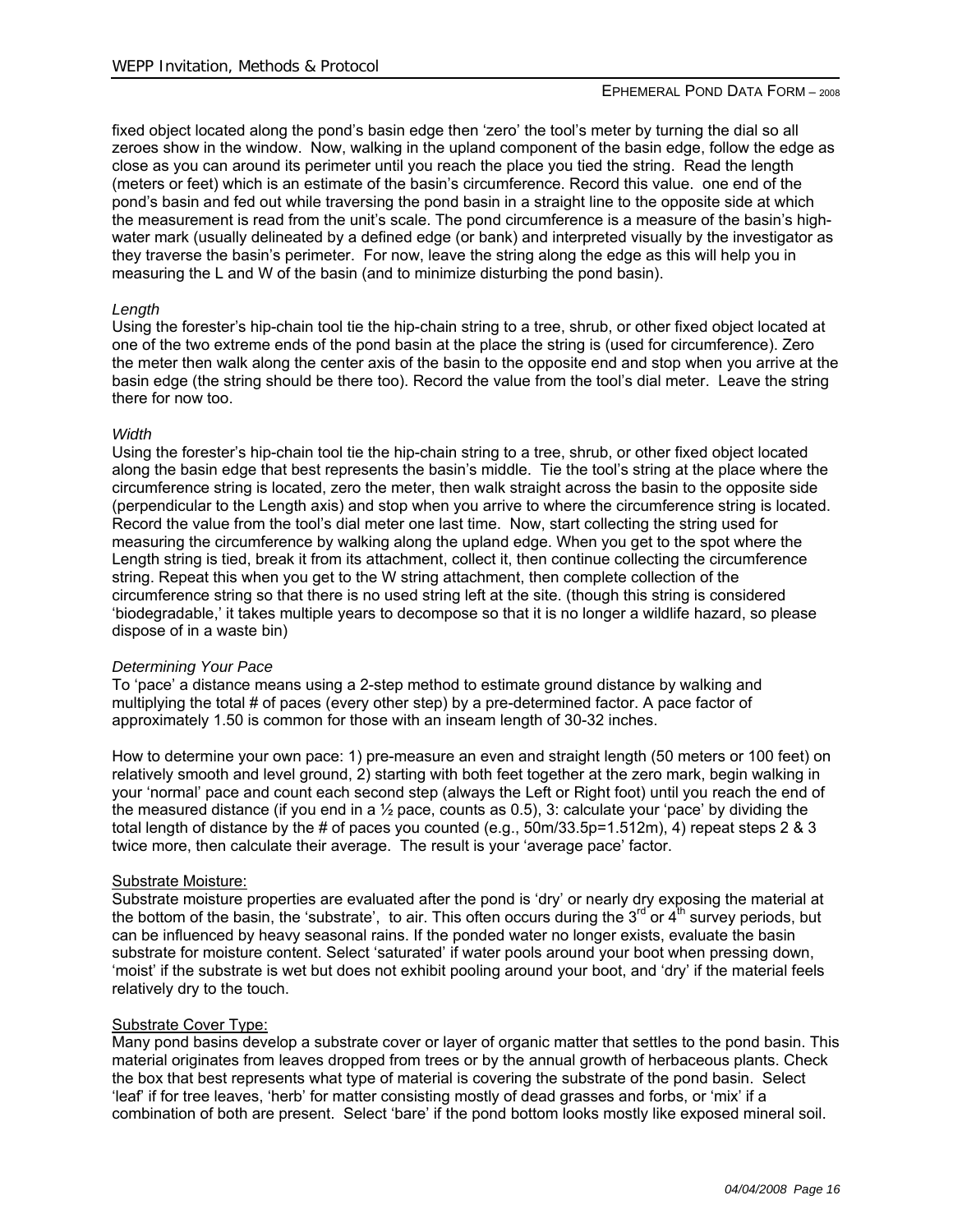#### Substrate (type):

Substrate is best evaluated once the pond is 'dry' or nearly dry and exposed to air. Basin substrate can provide an indication of the plant community, erosion effects, nutrient input, and the hydroperiod of an ephemeral pond.

Depending upon the region of where the pond occurs, there may be different substrates characterizing the pond basin. Select the option that best reflects the substrate type. Mineral soil is common in wooded pond basins that are ponded for just a few months. Mineral soils are either fine textured, as in clays and silts, or coarse textured, as in sands and gravel. Organic soil is common when lots of vegetation grows in the pond but water is present is longer so that the vegetation decomposes more slowly. Organic soil is usually very dark in color and light in weight compared to mineral soil. If conditions do not allow you to make a determination about substrate type, circle ?.

#### SHOULD THIS SITE BE CONSIDERED A VEP?

*Answer this question ONLY once you have completed all of the remaining parts on page 1 of the observation form.* Your role in visiting a Potential Ephemeral Pond (PEP) is extremely important to confirm that what appeared as an ephemeral pond on a map is indeed that. Use the information you collect during the survey along with your understanding of the definition of an ephemeral pond to complete this section of the data form. Circle 'Y' if you believe this site should be considered as a Verified Ephemeral Pond (VEP). Circle 'N' if you believe it is not a VEP or 'Not Sure' if consultation or an additional survey is necessary prior to making a determination.

Occasionally a mapped PEP may turn out to be something other than an ephemeral pond, such as a fallen tree top in a well-drained depression, rusted automobile, barrels or refrigerator parts, or permanent waterbodies like deep marshes or perennial springs. Your observations here are extremely useful to improve future mapping. If you discover a falsely mapped ephemeral pond such as these examples or others, please create a brief sketch of the site and describe in Part M (Comments) what you found. If possible, collect a digital photo of the site. Be sure to record your photo ID in the sketch section.

### **E. Basin Sketch**

Shape, landuse, photo point, proximity to other features:

Capture the shape and associated features of an ephemeral pond by creating a scaled drawing of the pond as viewed from above along with features such as springs, intermittent streams, bank overflows, large rocks, locations used by amphibians, locations where maximum depth was measured. When possible also collect a representative photo of the pond basin (usually from some distance from the edge). Note on the map of where you stood as you took the photo and possibly use colored tape to mark the spot so another photo can be collected from the same place at a different time of year. Photographs collected from the same location during each subsequent visit provide a sequence that aids interpretation of the pond hydroperiod.

Basin Shape:

After drawing a sketch of the pond basin, select the option that best illustrates the pond basin's general shape.

*Round – like a circle* 

*Oval – circular, but the middle is wider than the ends* 

*Egg-shaped – an oval that is broader toward one end* 

*Oblong – rectangular with rounded corners (see example above in Basin Sketch)* 

*Irregular – does not conform to any uniform shape, amoeba-like, many lobes* 

Proximity to Nearest Road & Road Type:

Based on your map and observations as you approached the pond, estimate the distance between the pond basin edge and the edge of the nearest road. Indicate the type of road.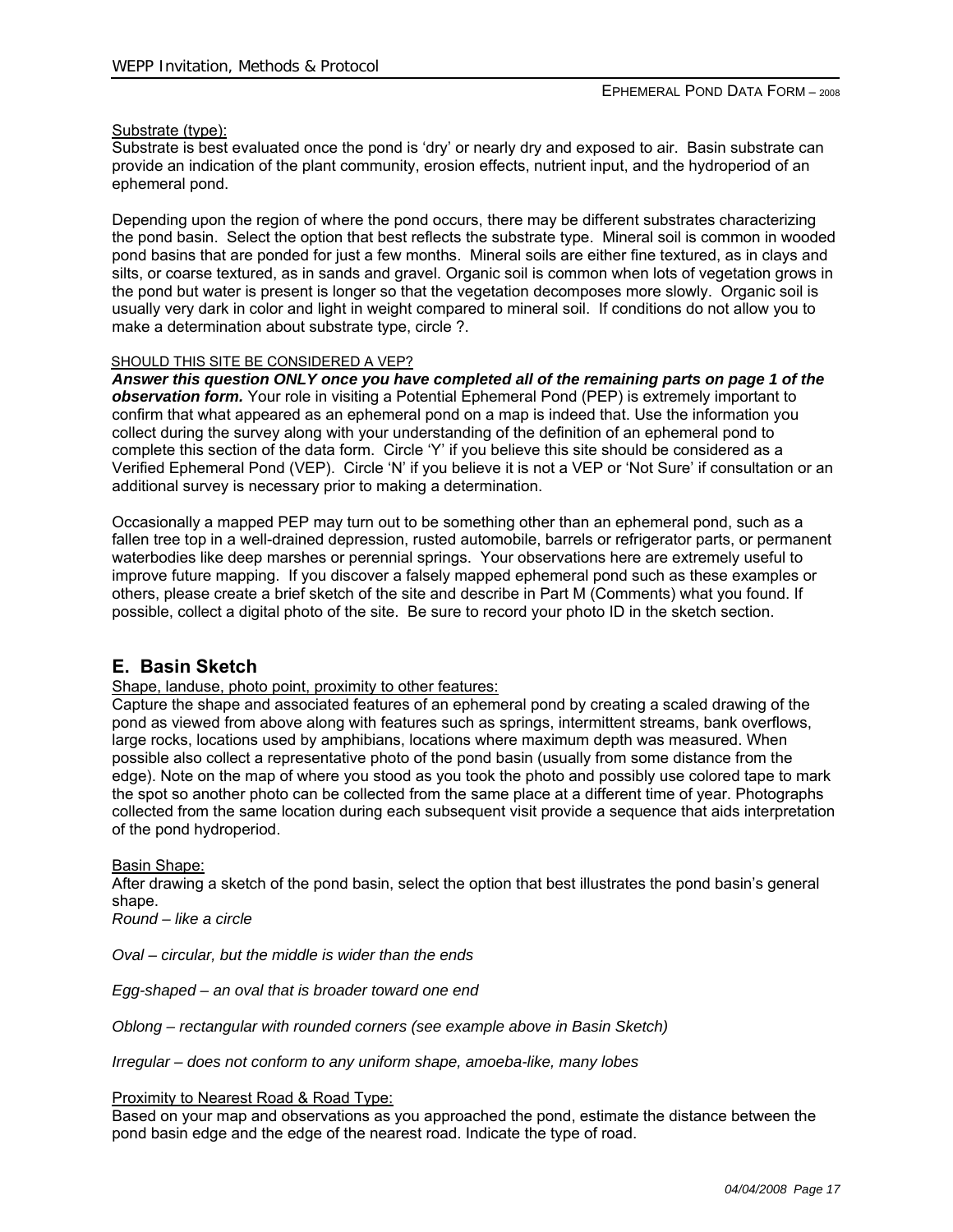| Е.<br><b>Basin Sketch</b> <sup>1</sup> (shape, landuse, photo point, hydrology, eggmasses) | <b>F. Adjacent Landuse<sup>1</sup></b> |                                                                                  |
|--------------------------------------------------------------------------------------------|----------------------------------------|----------------------------------------------------------------------------------|
|                                                                                            | <b>TYPE</b>                            | CHECK (within 30 m of edge)                                                      |
| N                                                                                          | 1. Developed:                          | yes $\Box$ no $\Box$ (urban, park, sidewalks)                                    |
|                                                                                            | 2. Ag Cropland:                        | yes $\Box$ no $\Box$ (corn, soybean, hay, etc.)                                  |
|                                                                                            | 3. Ag Pasture:                         | $\mathsf{ves} \ \Box \ \mathsf{no} \ \Box$ (active grazing land)                 |
|                                                                                            | 4. Forested Upland:                    | yes □ no □ (non-wetland landscape)                                               |
|                                                                                            | 5. Shrub Upland:                       | yes □ no □ (non-wetland landscape)                                               |
|                                                                                            | 6. Upland Grassland:                   | $yes \Box no \Box$ (non-wetland, open areas)                                     |
|                                                                                            | 7. Forested Wetland:                   | yes $\Box$ no $\Box$ (wooded wetland areas)                                      |
|                                                                                            | 8. Open Marsh:                         | yes $\Box$ no $\Box$ (open perennial wetlands)                                   |
|                                                                                            | 9. Roads/RR's:                         | $\mathsf{yes} \ \Box \ \mathsf{no} \ \Box \ \mathsf{(for \ motorized \ travel)}$ |
|                                                                                            | G. Basin Disturbance:                  | $(2 = not sure)$                                                                 |
|                                                                                            | Cultivation:<br>Y/N/2                  | Y / N / ?<br>Erosion:                                                            |
|                                                                                            | Livestock:<br>Y/N/2                    | Y/N/2<br>Nutrients:                                                              |
| TAKE PHOTO IF POSSIBLE. PHOTO ID:<br>(e.g., Initials+CameraPhoto#)                         | Y / N / ?<br>Rutting:                  | Y / N / ?<br>Sediments:                                                          |
| <b>Basin shape</b> <sup>1</sup> : round / oval / egg-shaped / oblong / irregular / ?       | Y / N / ?<br>Draining:                 | Refuse:<br>Y/N/2                                                                 |
| <b>Prox. to nearest road<sup>1</sup>:</b> < 30m / 30 - 100m / 100 - 300m / > 300m / ?      | Filling:<br>Y / N / ?                  | Inv. Plants:<br>Y / N / ?                                                        |
| Road type <sup>1</sup> : 2-lane paved / 2-lane other / driveway / field / ATV / ?          | comment:                               |                                                                                  |

# **F. Adjacent Land Use**

#### Land Use Type:

Nine broad land use categories are listed on the data form. Use these land use categories to describe the landscape setting of the ephemeral pond. Determine the presence of each land use type within 30 meters of the pond basin edge. Check 'yes' if present and 'no' if not present. For land use categories determined present, record the # that represents the land use type on the basin sketch in the approximate location. No lines are necessary, but you can add more #'s if you want to be especially clear that the pond basin is surrounded by a particular land use type. (see basin sketch example).

| Developed:               | Commercial and residential development, farm building areas, parks, parking<br>lots, sidewalks and paths, and mowed utility corridors.                                                    |
|--------------------------|-------------------------------------------------------------------------------------------------------------------------------------------------------------------------------------------|
| Ag Cropland:             | Active farmed lands such as row crops, hayfields, and tilled lands.                                                                                                                       |
| Ag Pasture:              | Active farm land dedicated to livestock grazing. Look for indirect evidence<br>such as livestock tracks and manure, or short, even cropped grass.                                         |
| <b>Forested Upland:</b>  | Wooded, non-wetland landscapes.                                                                                                                                                           |
| Shrub Upland:            | Non-wetland landscapes dominated by shrubs or short tree species. It may<br>be mixed with some tall grasses.                                                                              |
| <b>Upland Grassland:</b> | Non-wetland, open and grassy landscapes, few shrubs may exist, but<br>grassland predominates.                                                                                             |
| Forested Wetland:        | Wooded, wetland or lowland areas.                                                                                                                                                         |
| Marsh Wetland:           | Wetlands with water at least six inches deep most of the year and without<br>trees. Often tall herbaceous vegetation grows along the margins of open<br>water, or covers the entire area. |
| Roads/RR's:              | Corridors developed for local roads, highways and railroad lines.                                                                                                                         |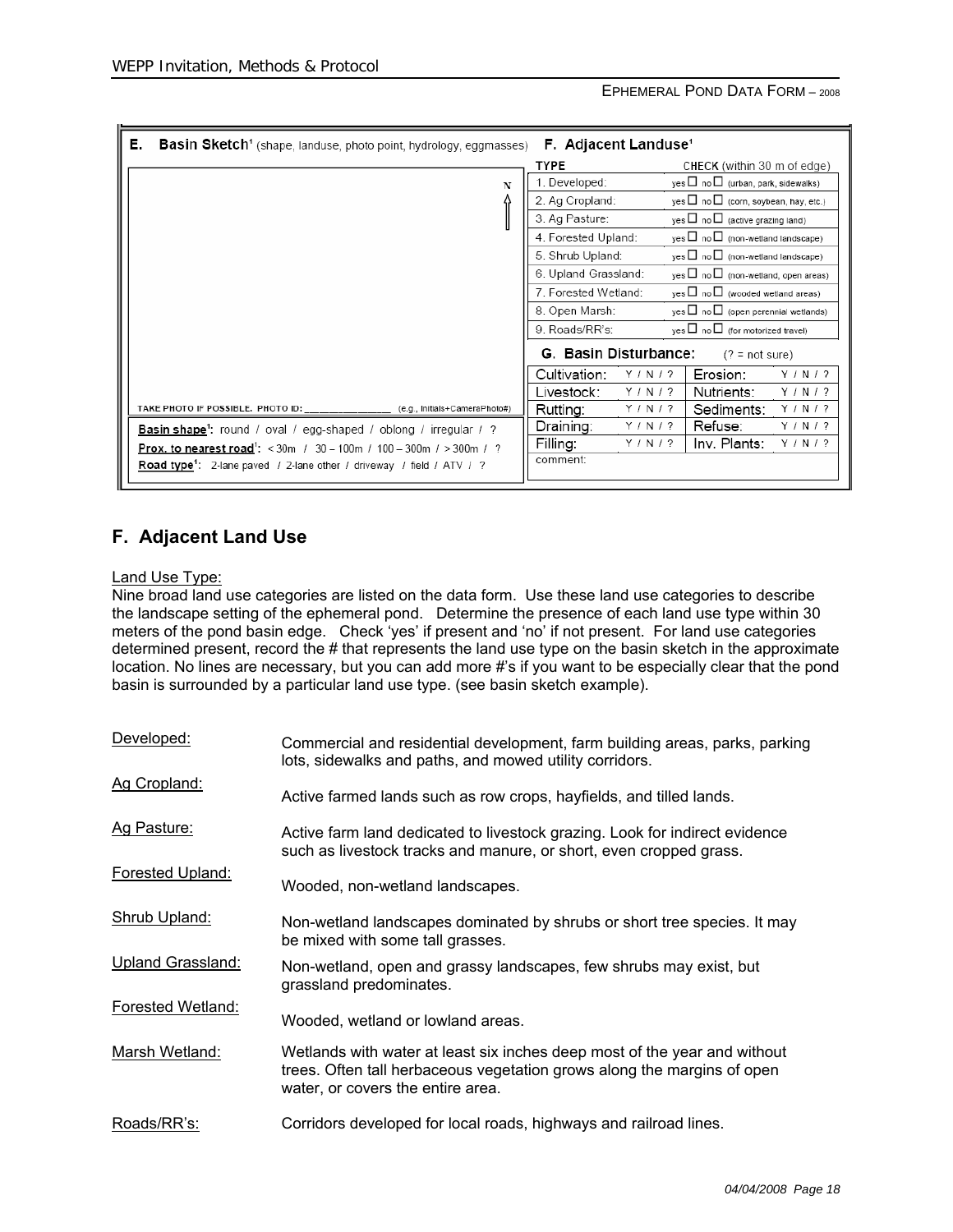# **G. Basin Disturbance**

Indicate which, if any, disturbance you observe in the basin using the disturbance categories described below.

- Cultivation: Signs of agricultural tilling or cultivation of the soil surface.
- Livestock: Signs (animals observed, tracks, manure, trails) of the presence of domestic livestock affecting the pond.
- Rutting: Evidence of tire rutting produced by vehicles including: all-terrain-vehicles (ATV), farm equipment, and cars. If rutting is suspected to be caused by frequented animal/human paths, record this in the comments section.
- Draining: Evidence of ditching, channels, or tiling with the apparent purpose of draining the pond.
- Filling: Evidence or activity that relates to the dumping of waste soil ('fill') or bulldozing of adjacent soil into the basin. This may include dumping of rocks collected from a field or the surrounding area.
- Erosion: Signs of soil erosion leading to the disturbance of the pond edge and immediate upland area. This is often associated with sediment in the water column.
- Nutrients: Signs of excessive nutrients in the pond resulting from run-off from uplands and nearby streets, sewer drainage, and agricultural activities. Signs may include livestock manure, fertilizers from agriculture or lawn management. Dense submerged plants and algal growth may be an indirect signs of excessive nutrients.
- Sediments: Indicated by a cloudy water column and/or deposition of a fine sediment layer on leaves or other organic material.
- Refuse: Garbage or other waste deposited into the pond basin. Isolated garbage suspected to have been blown into the pond by winds should be recorded in the comment section.
- Invasive Plants: Presence of non-native plant species. (if you are familiar with plant identification)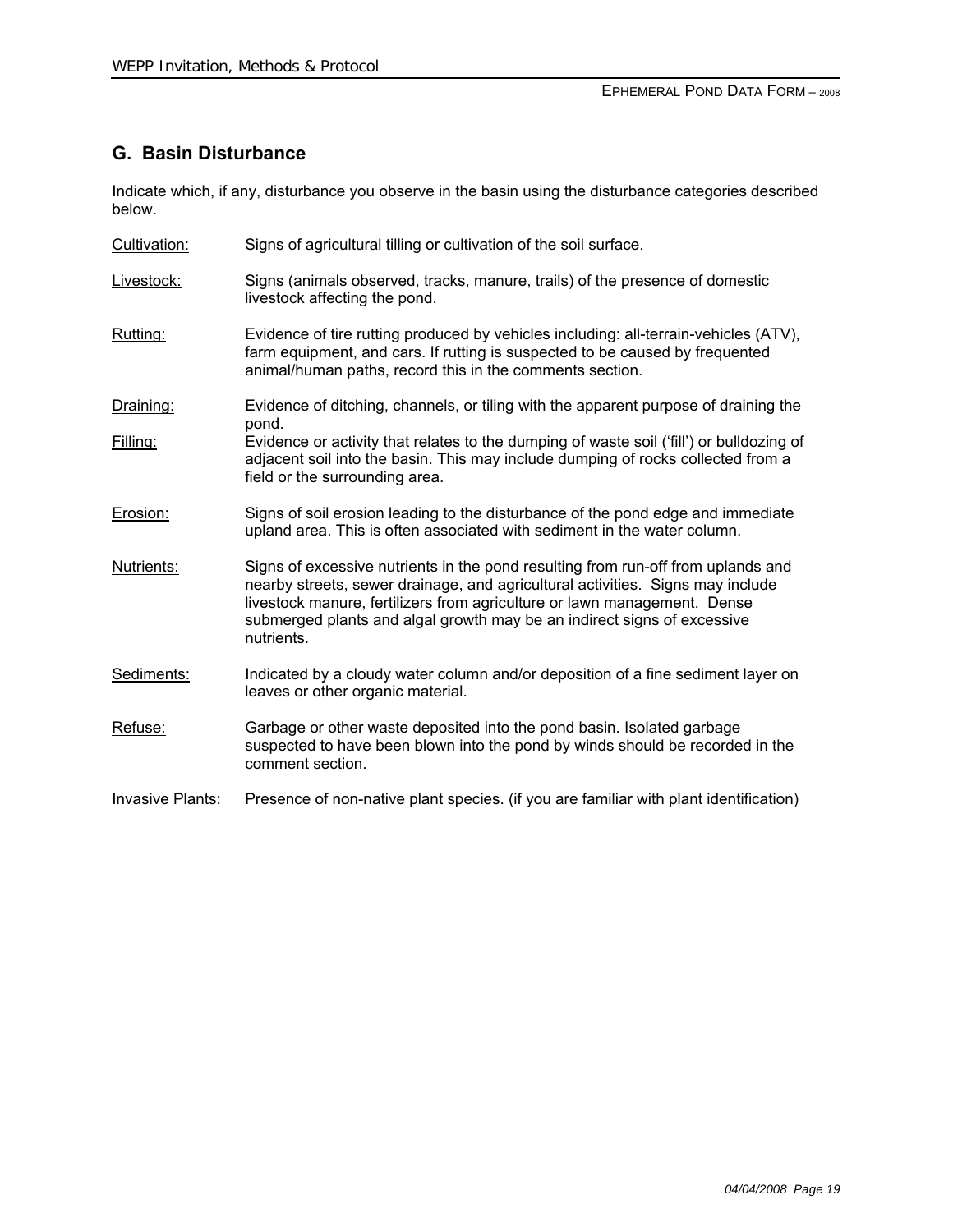# **H. Basin Vegetation Structure**

Estimate the percent (%) area that each plant community covers relative to the total basin area. Then, circle the category (0, 1-5, 6-25, 26-50, 51-75, and 76-100) that best represents your estimate. To the best of your ability, determine the dominant species (most common) associated with each community type.

| н.<br><b>Basin Vegetation</b> |                                                                                                  |  |  |  |  |  |  |  |
|-------------------------------|--------------------------------------------------------------------------------------------------|--|--|--|--|--|--|--|
| Trees:                        | $0/1$ -5 / 6-25 / 26-50 / 51-75 / 76-100<br>Dom.:                                                |  |  |  |  |  |  |  |
| Shrubs:                       | 0 / 1-5 / 6-25 / 26-50 / 51-75 / 76-100<br>Dom.:                                                 |  |  |  |  |  |  |  |
| Emerg:                        | 0 / 1-5 / 6-25 / 26-50 / 51-75 / 76-100<br>Dom.:                                                 |  |  |  |  |  |  |  |
| Floating:                     | $0$ / 1-5 / 6-25 / 26-50 / 51-75 / 76-100<br>Dom.:                                               |  |  |  |  |  |  |  |
| Submerg:                      | 0 / 1-5 / 6-25 / 26-50 / 51-75 / 76-100<br>Dom.:                                                 |  |  |  |  |  |  |  |
| Veg. Flats:                   | 0 / 1-5 / 6-25 / 26-50 / 51-75 / 76-100<br>Dom.:                                                 |  |  |  |  |  |  |  |
| Algae present:                | 0 / 1-5 / 6-25 / 26-50 / 51-75 / 76-100<br>filamentous / other / not sure<br>Type:               |  |  |  |  |  |  |  |
| Bare Soil:                    | $0$ / 1-5 / 6-25 / 26-50 / 51-75 / 76-100<br>Note:                                               |  |  |  |  |  |  |  |
| $CWD$ ( $>4"$ ):              | 0 / 1-5 / 6-25 / 26-50 / 51-75 / 76-100<br>Note:                                                 |  |  |  |  |  |  |  |
| ReedCanaryGrass:              | $0/1$ -5 / 6-25 / 26-50 / 51-75 / 76-100<br>Other:                                               |  |  |  |  |  |  |  |
|                               | Plants in Basin: List species if sure of identity, otherwise use group (e.g. sedge, grass, mint) |  |  |  |  |  |  |  |
|                               |                                                                                                  |  |  |  |  |  |  |  |
|                               |                                                                                                  |  |  |  |  |  |  |  |
|                               |                                                                                                  |  |  |  |  |  |  |  |
|                               |                                                                                                  |  |  |  |  |  |  |  |

#### *Trees*

Single stem woody plants with a trunk diameter of at least 4 inches.

#### *Shrubs*

Woody plants with multiple stems, such as dogwood and some willows.

#### *Emergent (Aquatic Plants)*

Herbaceous plants that grow in the water and above the water surface, such as cattails

#### *Submerged (Aquatic Plants)*

Herbaceous plants that grow completely in the water, such as water buttercup

#### *Floating (Aquatic Plant)s*

Herbaceous plants with at least some leaves floating on the water surface, such as water lilies, duckweed

#### *Vegetated Flats*

Areas of exposed substrate occupied by herbaceous plants that germinate from seed after water levels drop (e.g., nettles, beggars ticks).

#### *Algae Present*

Simple plant-like organisms that lack leaves, roots and other characteristics of common plants. Some forms have long thread-like structures that appear filamentous, others are toxic (e.g., blue-green).

#### *Bare Soil*

Exposed basin substrate without plant growth.

#### *CWD (Coarse woody debris)*

Fallen trees and branches >4" diameter and lying along near horizontal on the ground.

#### *Reed Canary Grass*

An highly invasive grass species very common in wet areas. Often creates monotypical patches.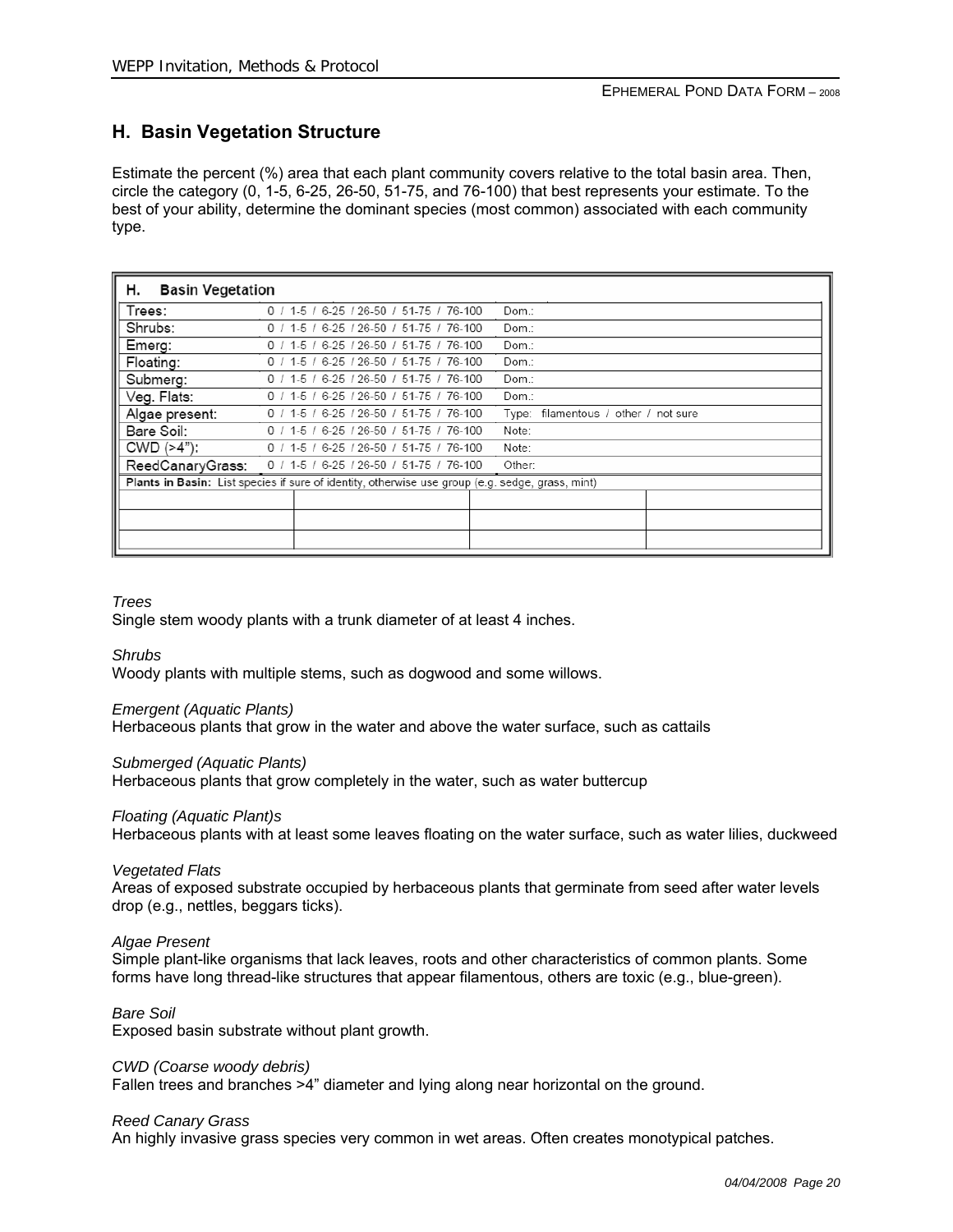Plants in Basin:

An inventory of plant species observed in each community type is optional. List species only if you are sure of the identity, otherwise use group terms (e.g., sedge, mint, cattail, etc.)

### **I. Birds / Mammals Observed (Optional)**

| <b>Birds / Mammals Observed</b> (list species observed within basin) |  |  |  |  |  |  |  |  |  |
|----------------------------------------------------------------------|--|--|--|--|--|--|--|--|--|
|                                                                      |  |  |  |  |  |  |  |  |  |
|                                                                      |  |  |  |  |  |  |  |  |  |
|                                                                      |  |  |  |  |  |  |  |  |  |

List all bird and mammal species observed within the pond basin.

### **J. Reptile Evidence Observed**

| Reptile Evidence Observed (list species observed within basin) |                |                |                |  |  |  |  |  |
|----------------------------------------------------------------|----------------|----------------|----------------|--|--|--|--|--|
| <b>SPECIES</b>                                                 | <b>SPECIES</b> | <b>SPECIES</b> | <b>SPECIES</b> |  |  |  |  |  |
|                                                                |                |                |                |  |  |  |  |  |
|                                                                |                |                |                |  |  |  |  |  |

List all reptile species observed within the pond basin.

## **K. Amphibian Evidence Observed**

Amphibians may be documented by live-trapping, visual encounter surveys, and, in the case of frogs and toads, by hearing their calls. Live-trapping is conducted at long-term monitoring sites and requires setting and checking multiple traps in each pond on several consecutive days within each monitoring period. The Baseline Survey protocol uses only a combination of visual encounter surveys and calls, which require much less observer time and effort.

Visual-encounter surveys are best conducted prior to disturbing the pond substrate and water column to avoid prematurely stimulating a 'flight' response by the animals occupying the pond. This requirement can conflict with the need to also assess water quality prior to disturbing the pond substrate and water column. To address this, two or more individuals should conduct the water quality and animal surveys simultaneously where each individual or team focuses on the collection of one set of measures while contributing the least amount of total basin disturbance. For more information, see *Visual-encounter Dipnet Surveys* below.

Since adult frogs and toads call during their mating season, hearing these calls is evidence of the presence of these animals even when they are not seen. Often frogs and toads will stop calling when the pond is disturbed and so it's best to listen for their calls, along with signs of other animals, as you initially approach the pond as described on Page 5.

For each species you can identify indicate on the data form the nature of your observation: an adult by visual observation (v), an adult by call (c); eggs; larvae or tadpoles; or juveniles (juv).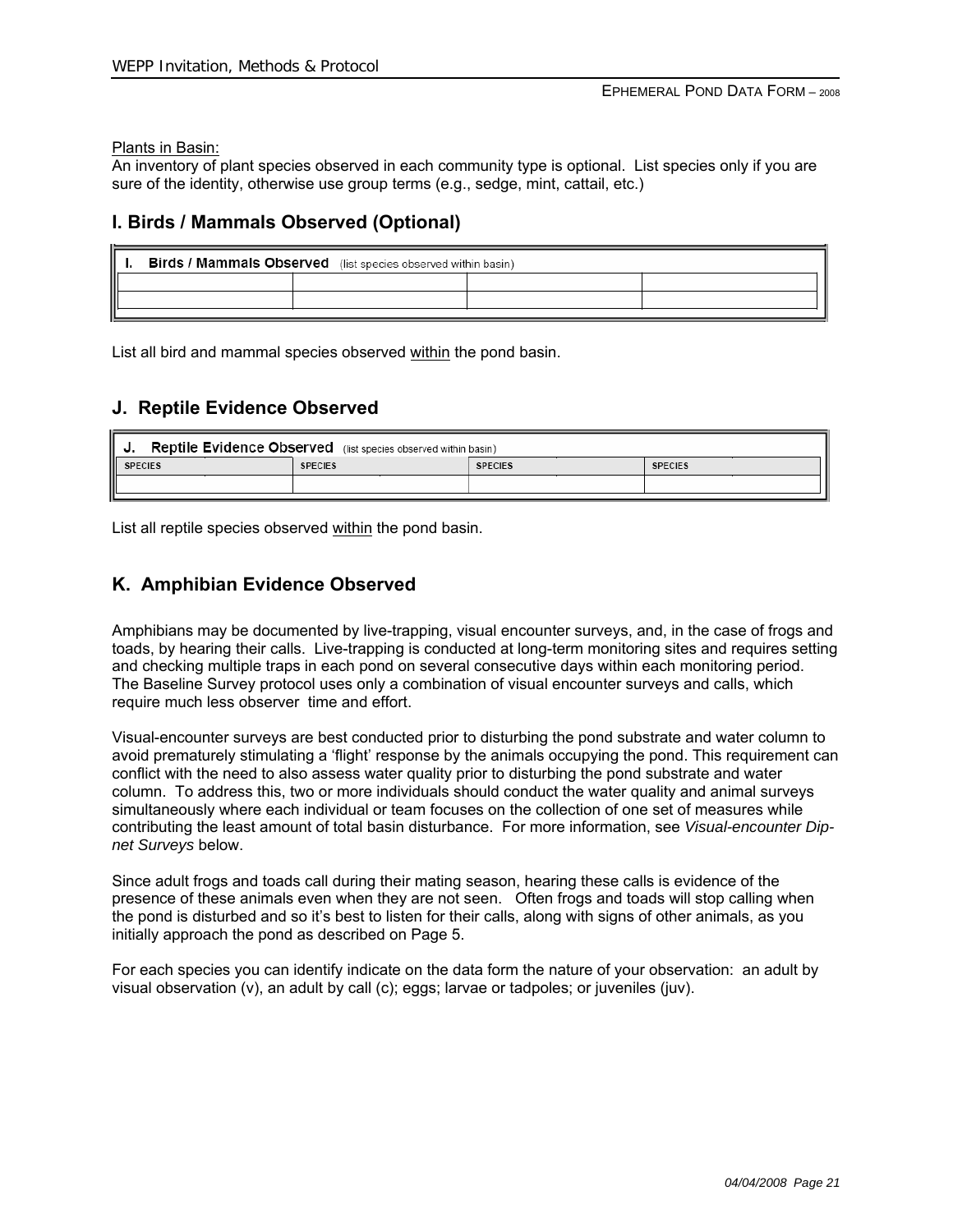| ĸ.<br><b>Amphibian Evidence Observed</b><br>(√ check if observed) * characteristic of ephemeral pond |  |      |        |                          |                |   |  |      |            |
|------------------------------------------------------------------------------------------------------|--|------|--------|--------------------------|----------------|---|--|------|------------|
| <b>ADULT</b>                                                                                         |  |      |        |                          | <b>ADULT</b>   |   |  |      | <b>JUV</b> |
| с                                                                                                    |  |      |        |                          | v              | c |  |      |            |
|                                                                                                      |  |      |        | Cricket Frog             |                |   |  |      |            |
|                                                                                                      |  |      |        | American Toad            |                |   |  |      |            |
|                                                                                                      |  |      |        | Unidentified Frog        |                |   |  |      |            |
|                                                                                                      |  |      |        | Blue-spotted Salamander* |                |   |  |      |            |
|                                                                                                      |  |      |        | Spotted Salamander*      |                |   |  |      |            |
|                                                                                                      |  |      |        | E. Tiger Salamander*     |                |   |  |      |            |
|                                                                                                      |  |      |        | Central Newt             |                |   |  |      |            |
|                                                                                                      |  |      |        | Four-toed Salamander     |                |   |  |      |            |
|                                                                                                      |  |      |        | Red-backed Salamander    |                |   |  |      |            |
| E. Gray Treefrog<br>Unidentified Salamander                                                          |  |      |        |                          |                |   |  |      |            |
|                                                                                                      |  | EGGS | LARVAE | <b>JUV</b>               | <b>SPECIES</b> |   |  | EGGS | LARVAE     |

# **L. Aquatic Invertebrate Evidence Observed**

Aquatic invertebrates may be documented by live-trapping and visual encounter surveys. As for amphibians, trapping is conducted only at long-term monitoring sites. The Baseline Survey protocol uses visual encounter surveys. The Baseline Survey is also limited to observing aquatic *macro-*invertebrates, or invertebrates that are large enough to be seen without magnification. Due to the need to see into the water column to detect macroinvertebrates (and amphibians), the use of polarized sunglasses is recommneded.

Just as in amphibian surveys, macro-invertebrate visual-encounter surveys are best conducted prior to disturbing the pond substrate and water column to avoid prematurely stimulating a 'flight' response by the animals occupying the pond. However, this requirement conflicts with the need to assess water quality that is also sensitive to pre-survey disturbance of pond substrate and water column. To address this, two or more individuals should conduct the water quality and animal surveys simultaneously where each individual or team focuses on the collection of one set of measures while contributing the least amount of total basin disturbance. For more information, see *Visual-encounter Dip-net Surveys* below. Place a check next to each macro-invertebrate type observed.

| Aquatic Invertebrate Evidence Observed<br>(check if observed) * characteristic of ephemeral pond |  |                  |  |                       |  |                      |  |                 |  |                  |  |
|--------------------------------------------------------------------------------------------------|--|------------------|--|-----------------------|--|----------------------|--|-----------------|--|------------------|--|
| <b>SPECIES</b>                                                                                   |  | <b>SPECIES</b>   |  | <b>SPECIES</b>        |  | <b>SPECIES</b>       |  | <b>SPECIES</b>  |  | <b>SPECIES</b>   |  |
| Alderfly                                                                                         |  | Cranefly         |  | <b>Fishing Spider</b> |  | Marsh Treader        |  | Seed Shrimp     |  | W. Scorpion      |  |
| Amphipod/Scud                                                                                    |  | Crawl. W. Beetle |  | Mussel                |  | Mayfly               |  | Soldier Fly     |  | Water Strider    |  |
| Aquatic Worm                                                                                     |  | Crayfish         |  | Giant W. Bug          |  | Mosquito             |  | Springtail      |  | Whirligig Beetle |  |
| Backswimmer                                                                                      |  | Damselfly        |  | Gilled Snail          |  | <b>Phantom Midge</b> |  | Stoneflies      |  |                  |  |
| Bristle Worm                                                                                     |  | Daphnia          |  | Gordian Worm          |  | Planaria             |  | Tubifex Worm    |  |                  |  |
| Caddisfly                                                                                        |  | Dragonfly        |  | Hydra                 |  | Planorbid Snail      |  | Water Boatman   |  |                  |  |
| Chironomid Midge                                                                                 |  | Fairy Shrimp*    |  | Isopod                |  | Pouch Snail          |  | Water Mite      |  |                  |  |
| Clam Shrimp                                                                                      |  | Fingernail Clam* |  | Leech                 |  | P. Diving Beetle     |  | W. Penny Beetle |  |                  |  |
| Copepod                                                                                          |  | Fishfly          |  | Marsh Beetle          |  | Pygmy Backswimmer    |  | W. Scav. Beetle |  |                  |  |

#### *Visual-encounter Dip-net Survey*

In practice the visual encounter surveys for amphibians and for aquatic macro-invertebrates are conducted simultaneously. The Baseline Survey uses a standardized 30 minute visual-encounter survey to detect evidence of occurring amphibians and macro-invertebrates. In addition to observed animals, evidence of them (eggs, spermataphores, exoskeletons, caddisfly cases, shells) that can lead to positive identification may be used to document occurrence.

Visually search areas of the pond likely to contain amphibians and/or macro-invertebrates. Suitable habitats are where animals can find food, cover and structure in the pond, so for example among emergent plants or along downed trees and where the water is less than 60 cm deep. If the pond vegetation and canopy is uniform, divide the pond into thirds and spend some survey time within each third. If the pond has more than one type of habitat (shaded/sunny, submerged/emergent plants) spend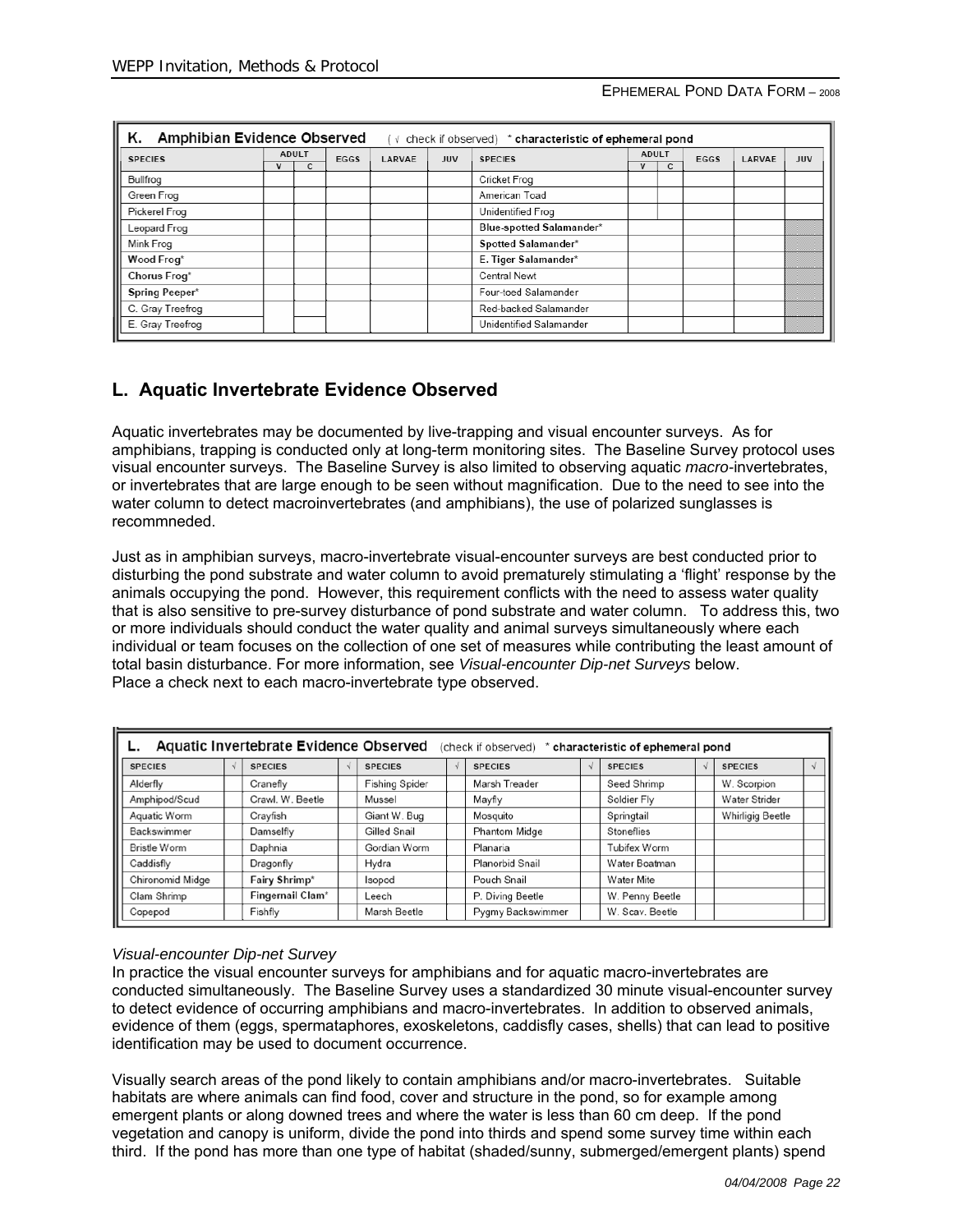some survey time within each habitat type. If the survey is conducted by more than one observer, divide 30 minutes by the total number of observers to determine the specific time each observer spends surveying his or her respective portion of the pond basin.

Visual encounter surveys use a professional grade "D-frame" 10" dip-net or a 'student-grade' dip-net with an approximately 1mm (500x900 microns) size mesh bottom. When used, each dip-net effort should be evaluated for captured amphibian and macro-invertebrate species to be identified and released. If identification will take more than a few minutes, consider keeping the contents of each dip-net effort in a bucket of pond water until you complete the 30 minute survey, then identify as many taxa as possible and release them all.

## **M. Observer Comments:**

Include any comments that may help interpreting the information collected and recorded in the data form. Observations of threatened and endangered species, other wildlife species, and any environmental hazards could also be noted here.

If you encounter fish in your visual encounter survey note the number and the species if possible in this comment section.

If additional space is needed please include an attached sheet.

| М.<br>Observer Comments: (attach additional sheets as needed) | <b>MAIL TO:</b><br>WI EPHEMERAL PONDS PROJECT<br>WI Dept. of Natural Resources WT/4<br>P.O. Box 7921, 101 S. Webster St.<br>- 11<br>Madison, WI 53707 |
|---------------------------------------------------------------|-------------------------------------------------------------------------------------------------------------------------------------------------------|
|---------------------------------------------------------------|-------------------------------------------------------------------------------------------------------------------------------------------------------|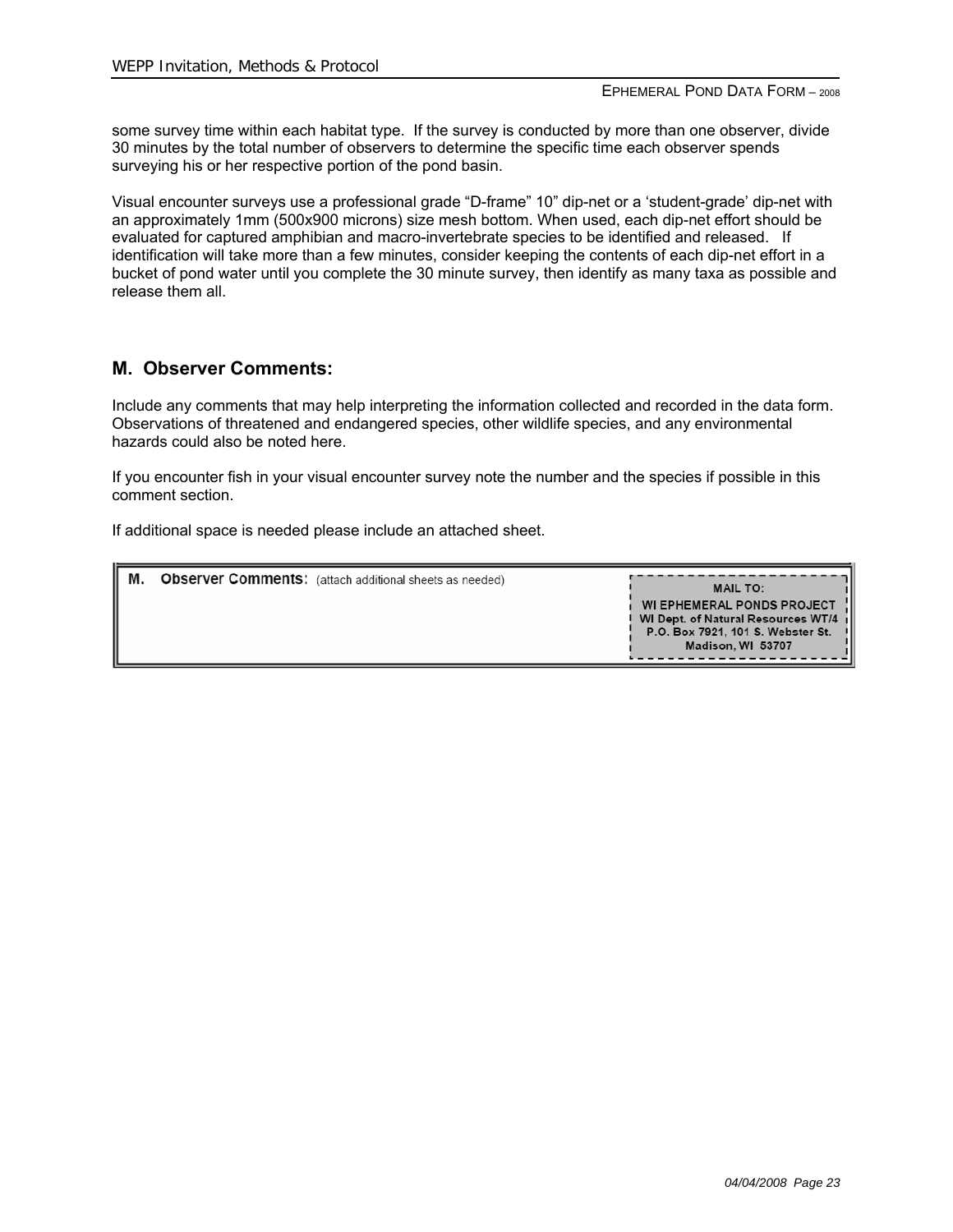| Appendix A. Suggested personal equipment for conducting ephemeral pond surveys |  |  |  |
|--------------------------------------------------------------------------------|--|--|--|
|--------------------------------------------------------------------------------|--|--|--|

| <b>Chestwaders or Hip Boots:</b> | Pond basins are often deeper than knee boot height                                                                                                                                           |
|----------------------------------|----------------------------------------------------------------------------------------------------------------------------------------------------------------------------------------------|
| Pocket Thermometer:              | Hand-held, unbreakable, non-mercury based thermometer, with 1<br>degree C or F increments is best                                                                                            |
| <b>Orienteering Compass:</b>     | Any brand of orienteering compass with clear base, adjustable dial, and<br>straight edge ruler                                                                                               |
| <b>Folding Ruler:</b>            | Any measuring device to determine water depth, e.g. a 6-ft folding<br>engineers rule, meter stick, or the handle of the dip-net marked with<br>length increments to at least 5 cm (2 inches) |
| Pocket Lens:                     | 5X - 10X magnification is best                                                                                                                                                               |
| <b>GPS Receiver:</b>             | Any hand-held recreational grade unit is fine, but optional. A GPS<br>receiver is not a substitute for an orienteering compass.                                                              |
| <b>Personal Field Notebook</b>   | A 5 x 7 inch, spiral bound notebook with ruled write-in-the-rain or<br>durable cotton paper                                                                                                  |
| <b>Clip Board</b>                | Simple fiber-board or plastic variety to hold dataforms and maps                                                                                                                             |
| Digital Camera                   | A simple digital camera with moderate pixel resolution (e.g., > 2mb)                                                                                                                         |
| <b>Polarized Sunglasses</b>      | Inexpensive polarized glasses to aid seeing into the water column                                                                                                                            |
| <b>Mechanical Pencil</b>         | 2 Pencils with .05 or larger hard lead (2B)                                                                                                                                                  |
| <b>Water Bottle</b>              | $\frac{1}{2}$ - 1 liter water bottle                                                                                                                                                         |
| <b>First Aid Kit</b>             | Basic materials to treat minor injuries, including bee stings                                                                                                                                |
| <b>Field Guides</b>              | Favorite selection of guides to identify common plants and animals                                                                                                                           |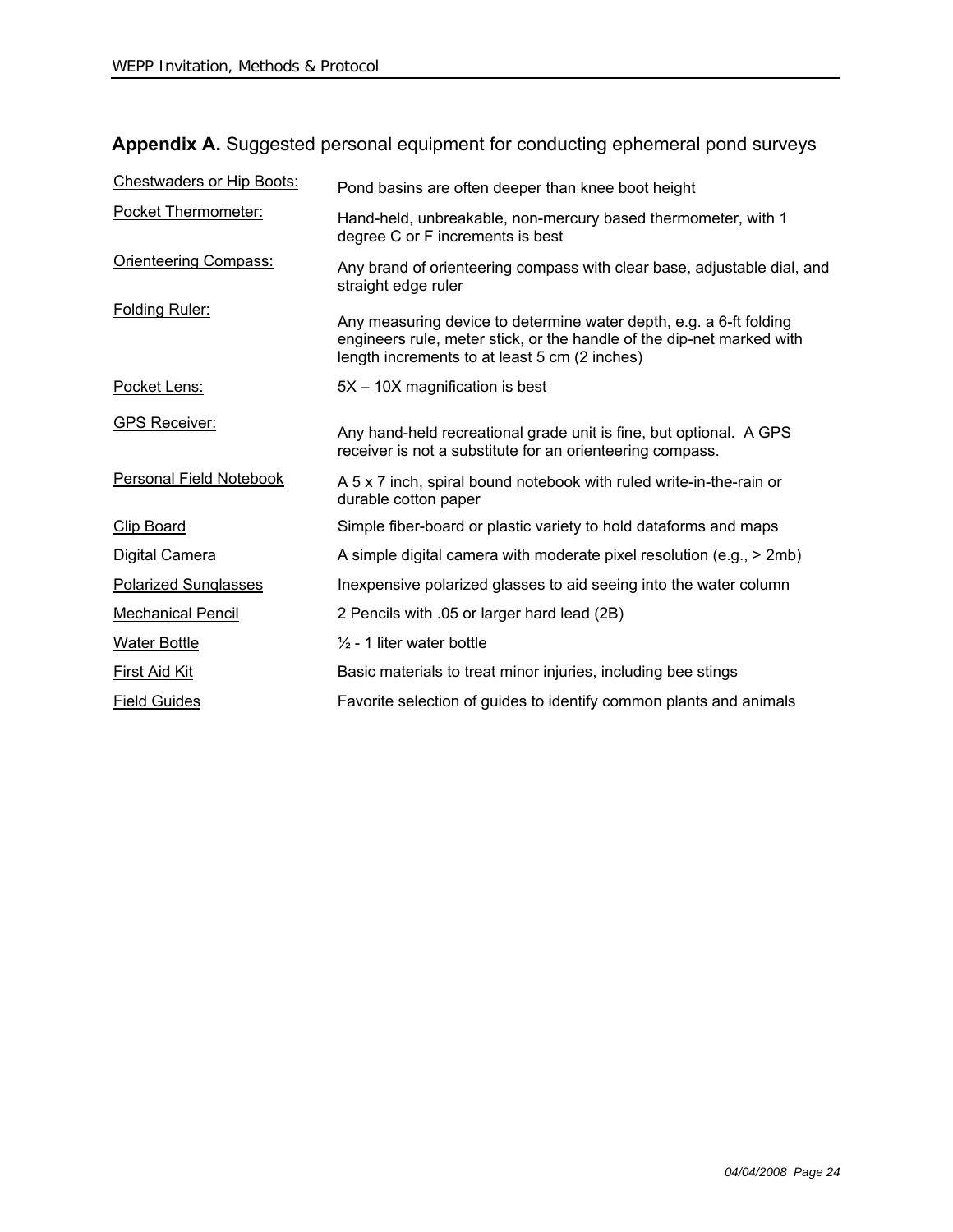

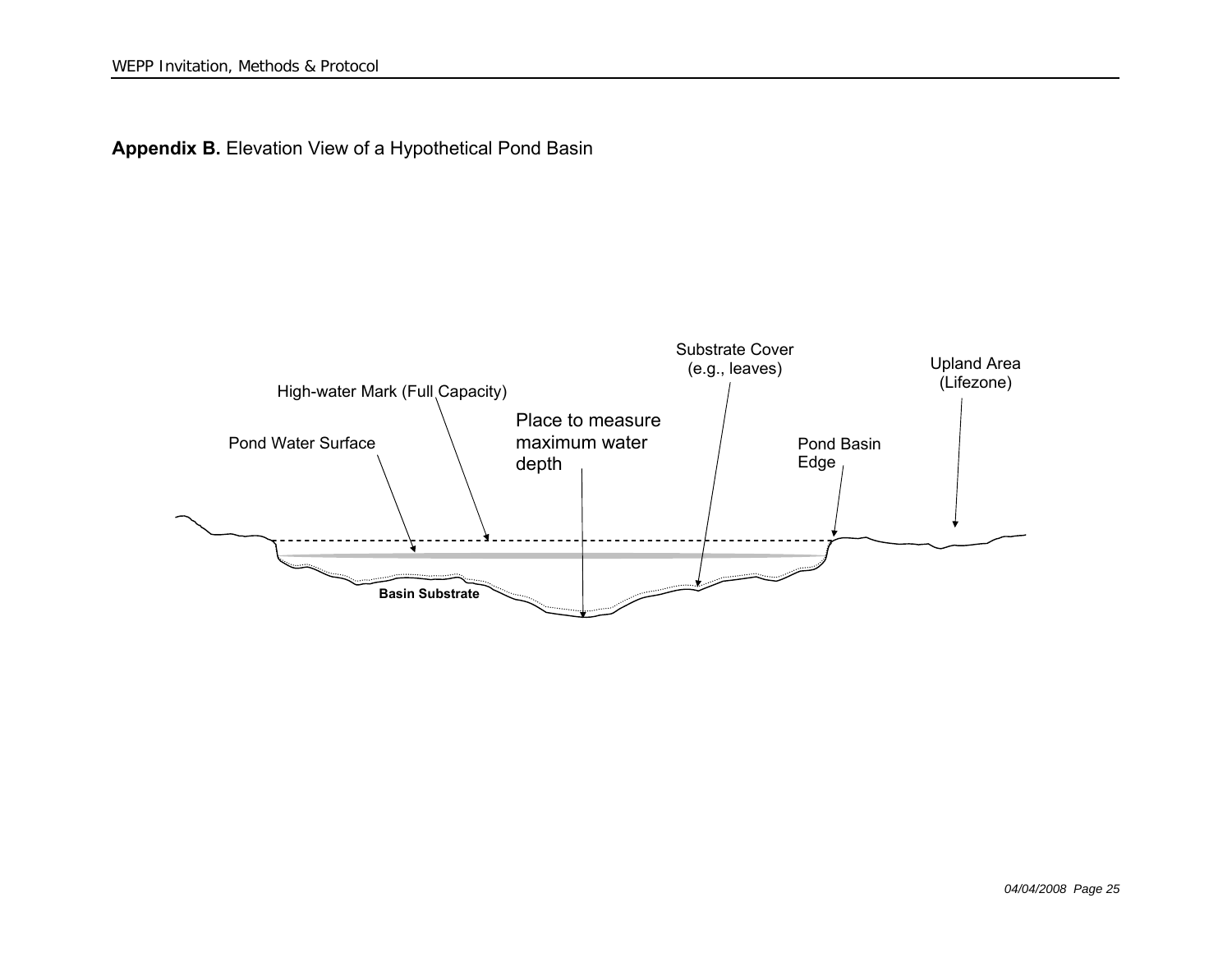

**Appendix C. Pond Survey Setup (INCLUDES OPTIONAL EQUIPMENT)**